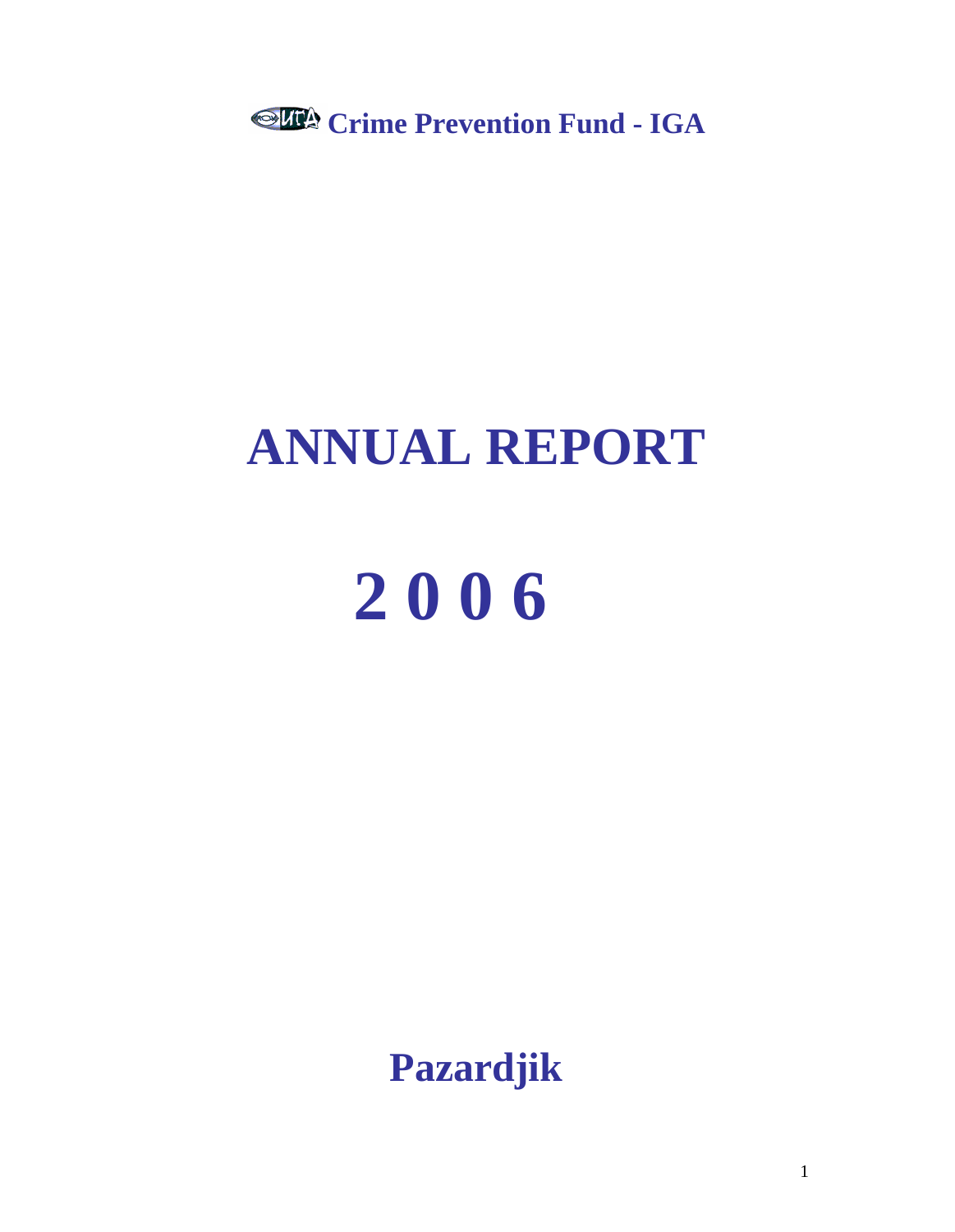## **Content:**



- **Introduction**
- **Presentation of the organization**
- **Achieved results**
- **Implemented projects and programmes**
- **Social enterprise**
- **Social services center**
- **Statistics**
- **Financial report**
- **Publications**
- **Public inclusion and partnerships**
- **Others for us**
- **Donors**









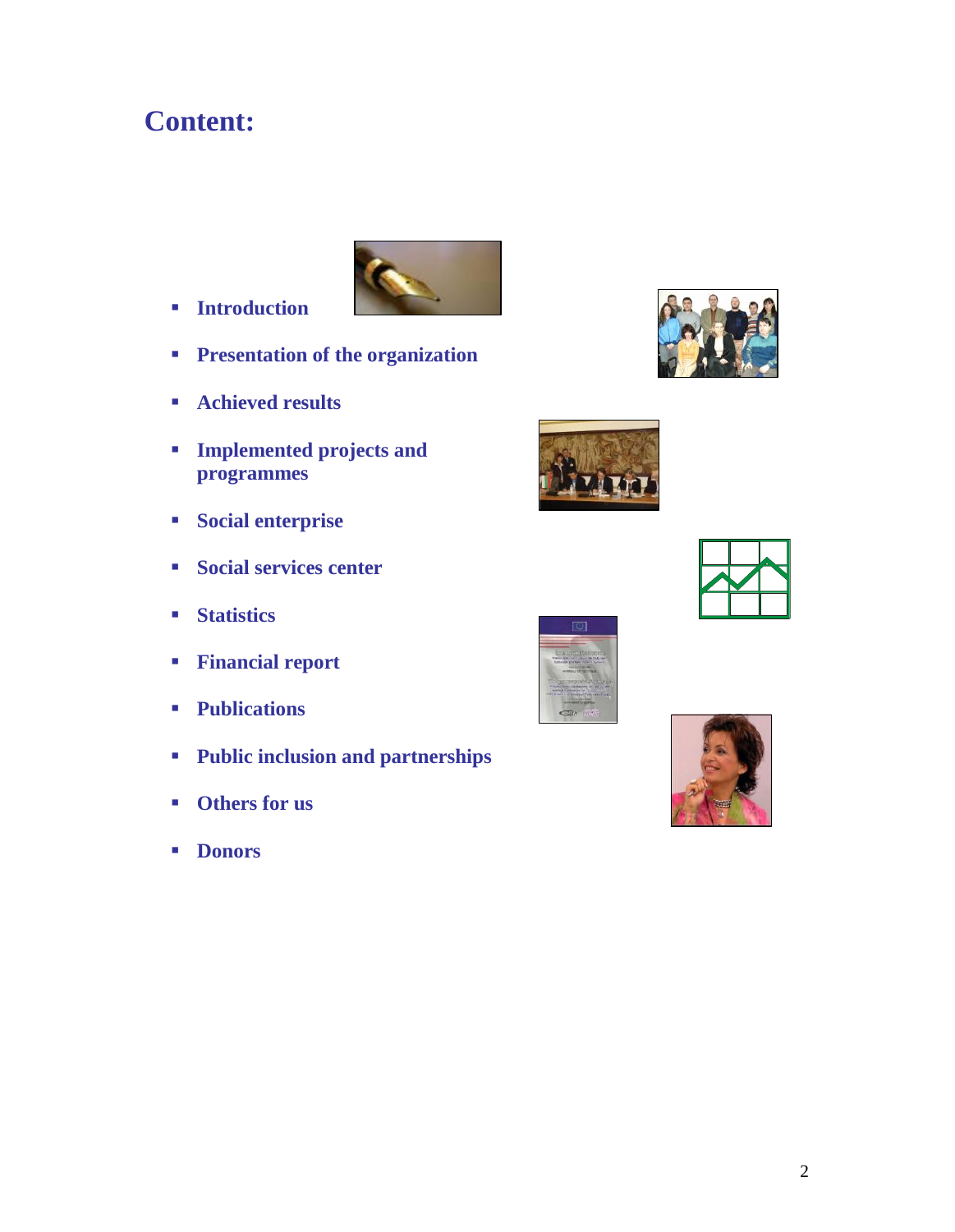### **Introduction**

Year 2006 marks a new stage in the development of Fund-IGA. The organization finalized a cycle in its development characterized with more in number regional initiatives and programmes. During the second half of 2005 and the whole 2006 Fund-IGA raised vastly its capacity and started to implement bigger and more dimensional projects with national and international significance. The organization continued to establish, strengthen and develop its partnerships on national and international level. The membership in structures like: Conférence Permanente Européenne de la Probation; European Offender Employment Forum; American Probation and Parole Association APPA; European Forum on Juvenile Justice; ERCES-European and International research group on crime, Social Philosophy and Ethics, has made it easier for the organization to take part in series of international forums and to transmit in country the most actual tendencies within the sphere of criminology and crime prevention, reintegration of offenders and youth justice.

In the end of 2006, with the support of external consultants and experts, Fund-IGA has developed a new Strategic plan 2007-2013 that appears to be the main management instrument for the next period. In the plan the main directions of IGA's activity were preserved and developed. These are:

Penal and executive system and alternative sanctions and measures; Crime prevention and social exclusion; Counter-corruption and active civil society; Organizational development;

What did the organization achieve in 2006? According to 2006 Operation plan of IGA the basic aim of the organization was: **Protection of society by means of crime reduction and support to vulnerable groups.** This aim was achieved through activities and projects, directed to realization of different objectives:

**First objective:** *Enhancing the process of establishment of Bulgarian probation system in the country and introduction of European and international standards.*

In the execution of this objective, "Daily probation center" model was finalized (financed by Tulip Foundation). This is the first in country center that provides services to different state and municipal structures working on crime problems: District Probation services, Local commissions for prevention of juvenile delinquency, Prisons, Child protection departments. The building in which the center carries out its work, was provided by the municipality and its resources are secured by IGA through different sources and programmes.

In the middle of 2006 "Demonstration model for community service" project (financed by the Democracy Commission at the US Embassy in Bulgaria) started. Within this project Fund-IGA continued its activities on popularization of probation in the country. Community service is the best advertisement to society of the significance and effect of the utilization of alternatives to imprisonment. Within the frameworks of the project informational-educational and advertising materials were first prepared (incl. translation of a movie provided by the National Probation Directorate in England and Wales), 5 information days were carried out in different regions and 5 municipalities and 6 public objects were identified where demonstration models to be developed. In collaboration with the 5 district probation services, selection of sentenced people started that should work on these objects and at the end of September the demonstration models were started. The project will end in May 2007.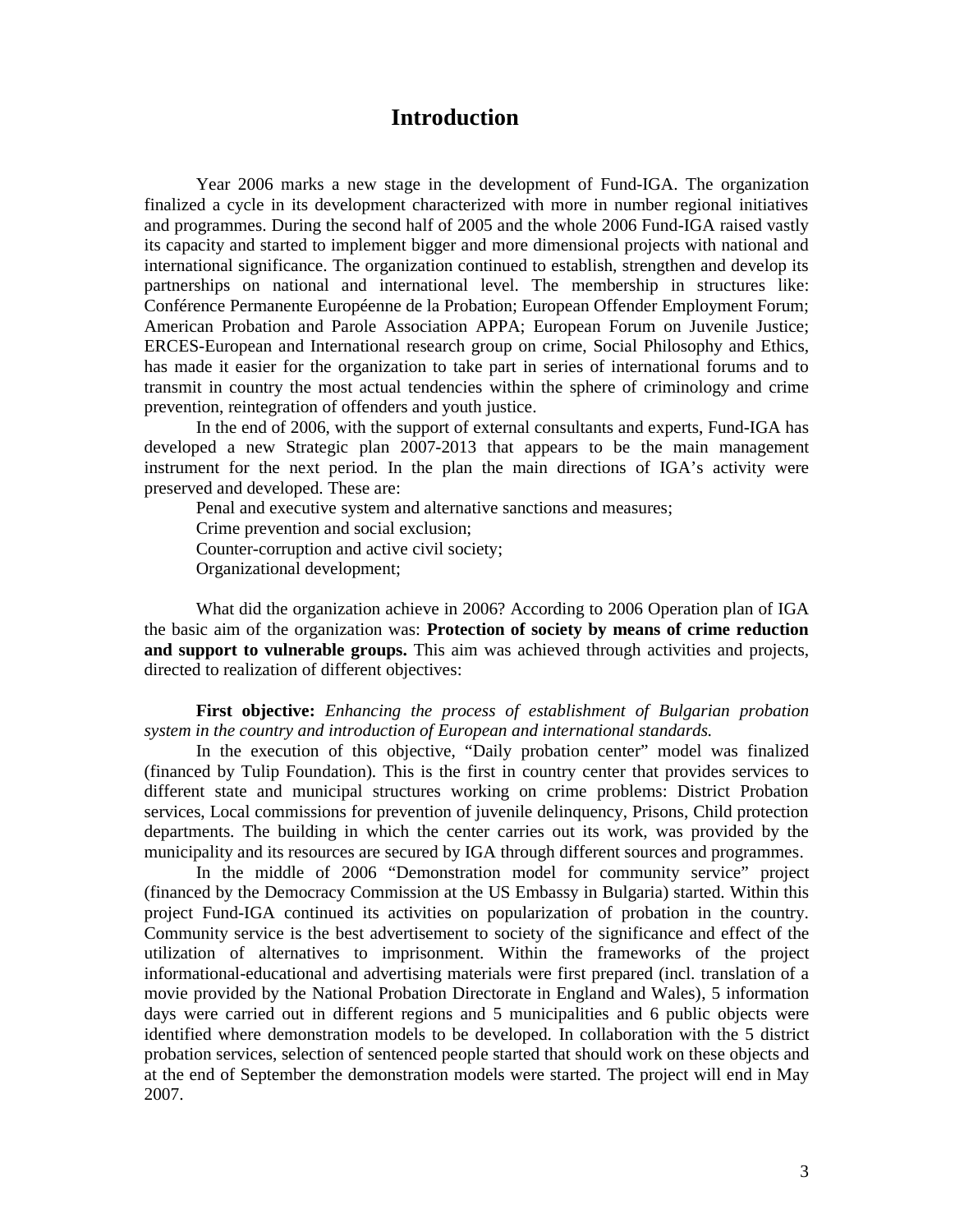The execution of this objective was supported in 2006 by the two-year project (2006- 2007) "Improving equal treatment and human dignity of members of vulnerable groups sentenced for a penal offence", financed by PHARE Networking Programme and in partnership with Penal Reform International. The activities within this project were implemented during the whole year as part of the events was carried out in Romania, the other part – in Bulgaria. An workgroup was created and put into life with the aim of conducting one meeting in both Bulgaria and Romania, 20 NGO representatives were trained on working with this target group, relations and contacts were established between state institutions representatives, local authorities and NGOs in the two countries and two small projects were financed for delivery of social services in Bulgaria and Romania. Both projects in Bulgaria started in July and are being implemented: the first one in Northern Bulgaria – in the CBS of Podem village with juveniles in institutions, the second one in South Bulgaria, in Pazardjik, Plovdiv, Razlog and Sandanski – with ex-offenders, sentenced to probation and children registered in LCPJD. The project will continue during the whole 2007 year.

#### **Second objective:** *To raise the social inclusion of ex-offenders on the labor market and reduction of recidivism*

This objective is implemented through the ENTER project (2,5 years), financed by MATRA programme of the Dutch government and Fund-IGA is a partner of the Dutch organization PSW Consultancy. This project started in the end of 2005. In 2006 two training visits in the Netherlands were carried out – with participants from different institutions and organizations having relations to the problem. National workgroup and three regional workgroups were created that had regular work meetings regarding the problems of exoffenders. A special model "ENTER" was developed that gathers the best aspects from the Dutch and Bulgarian system for work on integration of ex-offenders and in June 16 trainers were trained to apply this model. WEB site of the project was worked out, as well, and 4 bulletins were published. In September in Pazardjik big-in-scale conference for the start of the project was conducted and two of the participants were Mr. Jan van de Brand, representative of the Dutch prison system, and Mr. Petar Vasilev, Director of General Directorate "Execution of penalties" at the Ministry of Justice in Bulgaria. The project continues in 2007 and 2008.

Some of the activities, implemented within the framework of other projects, contributed to the achievement of this objective, as well. Within the "Daily probation center" project some services were provided in the prisons in Pazardjik and Bobov dol and with exoffenders. Within the second small project (which is part of the project "Improving equal treatment and human dignity of members of vulnerable groups sentenced for a penal offence") social services in prisons and to ex-offenders were provided, too.

#### **Third objective:** *To improve the cooperation between institutions and organizations working on the problems of juvenile delinquency*

The realization of this objective was carried out through project "Improving interagency collaboration between government institutions, local government, judiciary system and civil society for introducing European standards for prevention of juvenile delinquency" financed by Global Opportunity Fund of the British Ministry of External Affairs. The project started in the end of 2005 with training of secretaries of Local commissions for prevention of juvenile delinquency. The most significant output of this project in 2006 was the translation and adaptation to Bulgarian conditions of the British risk assessment instrument ASSET that was carried out by experts from Great Britain (Maggie Blyth, Bob Ashford – Department Director in Youth Justice Board of England and Wales and Carrey Baker from Oxford University) and Bulgaria (Ass. Professor Vladimir Velinov and Konstantin Tomanov). Series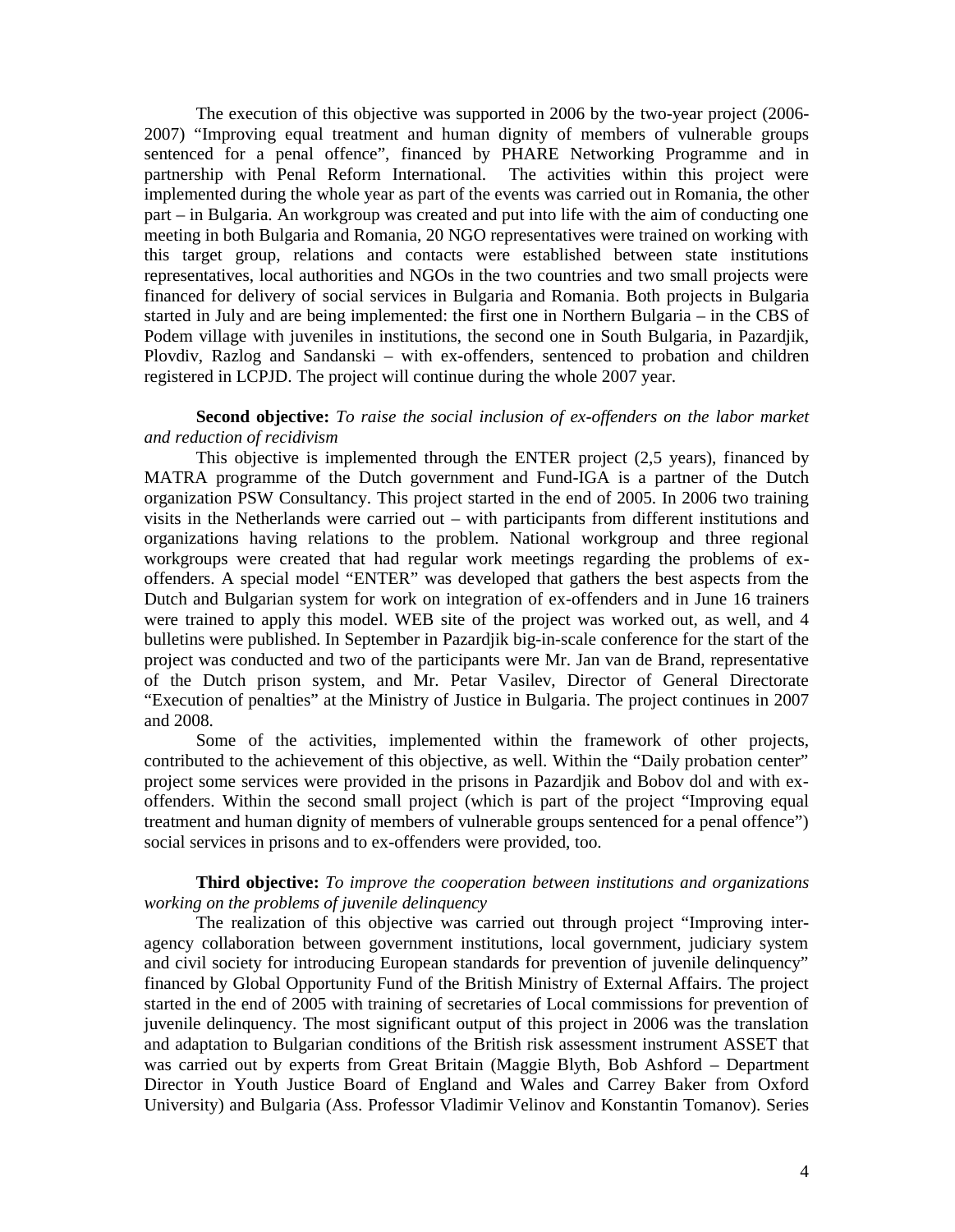of seminars were carried out in Silistra, Sofia, Vratsa, Pleven, Bansko for establishment of local models of interagency collaboration. In some regions in the country started processes for preparation of municipal strategies for juvenile delinquency prevention.

#### **Fourth objective:** *Enhancing juvenile delinquency prevention and provision of effective services to minor and juvenile offenders*

This objective was being realized by means of implementation of all of the abovementioned projects. Fund-IGA developed its own model for provision of services to young offenders within the frameworks of the state-regulated social services, the Center for social rehabilitation and integration and social assistant. Within this model specialized services are being provided to different institutions as well as voluntary clients. In 2006 IGA started to multiply elements from this model in the region of Triaditsa, Sofia, in Pleven, Plovdiv, Sandanski, Razlog, Vratsa, Isperih.

Another element of this objective's realization is the already started in the middle of the year project "Juveniles and Justice". Training of the magistrates for effective carrying out of trials with participation of persons under the age of 18". Until the end of the year a specialized programme for training of judges and prosecutors working on juvenile cases was developed. The training of 75 magistrates will be carried out in 2007.

#### **Fifth objective:** *Enhancing the process of creation of up-to-date models for provision of social services*

The realization of this objective is included in the implementation of all the activities and projects of IGA. Key moment in the functioning of the organization was the finalization of a model for development of specialized and integrated services for offenders from all ages and high-risk groups.

In the end of the year started project "Vocational Training Program "Assessment and Case Management"", financed through the Leonardo da Vinci programme. It will be implemented in 2007-2008 and a specialized programme for vocational training of social workers dealing with offenders will be prepared.

#### **Sixth objective:** *Supporting the process of prevention, treatment and rehabilitation of drug addicts and HIV/AIDS*

During the whole 2006 IGA continued to realize in Pazardjik two of the components of the National Programme "Prevention and control of HIV/AIDS" through two outreach teams (4 members each) that were dealing with a total of 320 clients (intravenous drug abusers and prostituting men and women).

#### **Seventh objective:** *Supporting the process of counteraction to corruption and introduction of the institution of ombudsman in Bulgaria*

For this objective's realization the organization has implemented some significant projects.

In the middle of 2006 the project "Anti-corruption network in Pazardjik district" ended successfully. The project outputs are: three selected by the municipal councils local public mediators – in Pazardjik, Lesichovo and Batak; District municipal anti-corruption council is operational; NGO coalition "Civil activity against corruption" is operational; series of conferences, work meetings and publications. A logical consequence of the project was the implementation during the period 20. 03. 2006 – 20.09. 2006 of another project, named "Local public mediator in Pazardjik district – guarantee for anti-corruption politic on local level. Advocacy campaign aimed at influencing the practice of their institutionalization",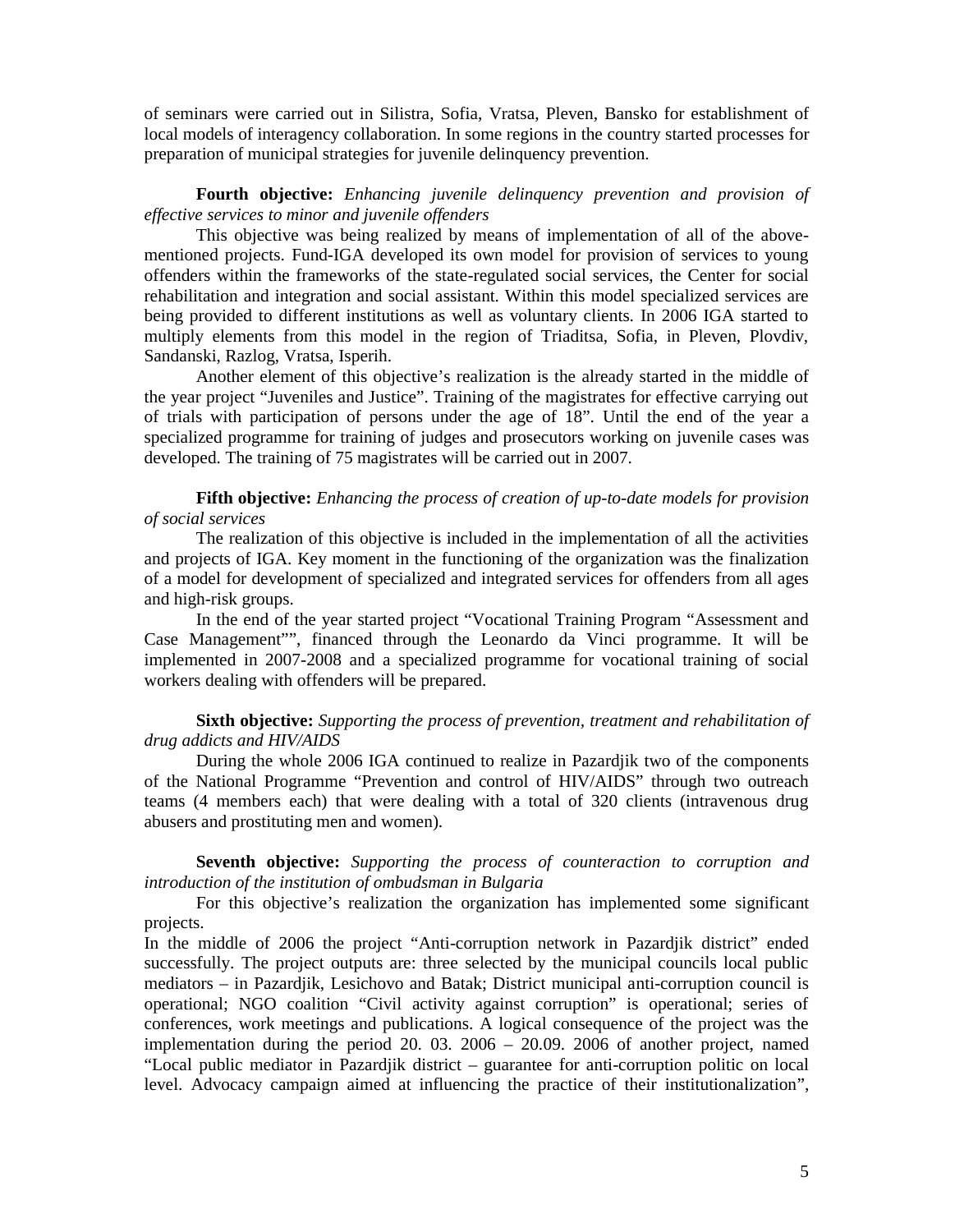(financed by Open Society Institute) that made it possible for local public mediator campaigns to start in three more municipalities within the region.

Another important result from this objective's implementation was the "Open court" project within the frameworks of which a press attaché of Pazardjik district court was designated, a court's communication strategy was developed and a WEB site came into reality.

#### **Eighth objective:** *Monitoring the processes in the country related to the upper subjects*

By implementing this objective IGA included a new element in its strategic goals – namely monitoring of the institutions working on crime problems. In 2006 all this was realized through some projects and initiatives. In June 2006 in Sofia an international conference was carried out under the name "Improving human rights in Bulgarian, Romanian and Turkish prisons through modern methods of treatment, improvement of living conditions and protection of minorities". The participants were more than 60 in number coming from 8 different countries. The basic outputs were a special declaration, directed to the governments of Bulgaria, Turkey and Romania and including recommendations related to prisoners' rights in the three countries and a final publication in 4 languages.

From  $3<sup>rd</sup>$  to  $6<sup>th</sup>$  of May IGA organized in Borovets the second international conference of ERCES in which participated representatives of the USA, UK, France, Australia, Russia, the Czech Republic, Bulgaria. World's crime, criminology, ethics problems were discussed.

In the end of 2006 started the preparation of an independent civil monitoring of the legislative and institutional implementation of probation in Bulgaria. The project is supported financially by the MATRA KAP Programme of the Dutch Embassy in Bulgaria and will be implemented mostly in 2007.

#### **Ninth objective:** *Developing the participation of the organization in international projects and networks connected to the basic mission of the organization*

IGA continued to widen its international activities in 2006. A special department was created within the organization working mostly on international projects. Series of international projects were worked out. Representatives of the organization participated in international conferences and seminars in Budapest, Bucharest, Prague. IGA Fund became a member of the American Probation and Parole Association APPA.

#### **Tenth objective:** *Developing the model for economic activity that makes it possible sustainability to be achieved*

In 2006 IGA developed in cooperation with the Training and Services Center some forms of economic activity that are used for support to the organization: computer courses, establishment of a professional training center (10 professions included), labor exchange, paid social services, publication activities.

#### **Eleventh objective:** *Working out and developing new programme scheme of the organization*

With the support of "Effectiveness and efficiency change" Programme of Workshop for Civic Initiatives Foundation IGA started to develop in the end of 2006, in cooperation with an external expert, its own 7-year strategy. More than 10 work meetings and seminars were carried out. The strategy will be finished in the beginning of 2007.

**Twelfth objective:** *Raising the skills and professional competences of the team*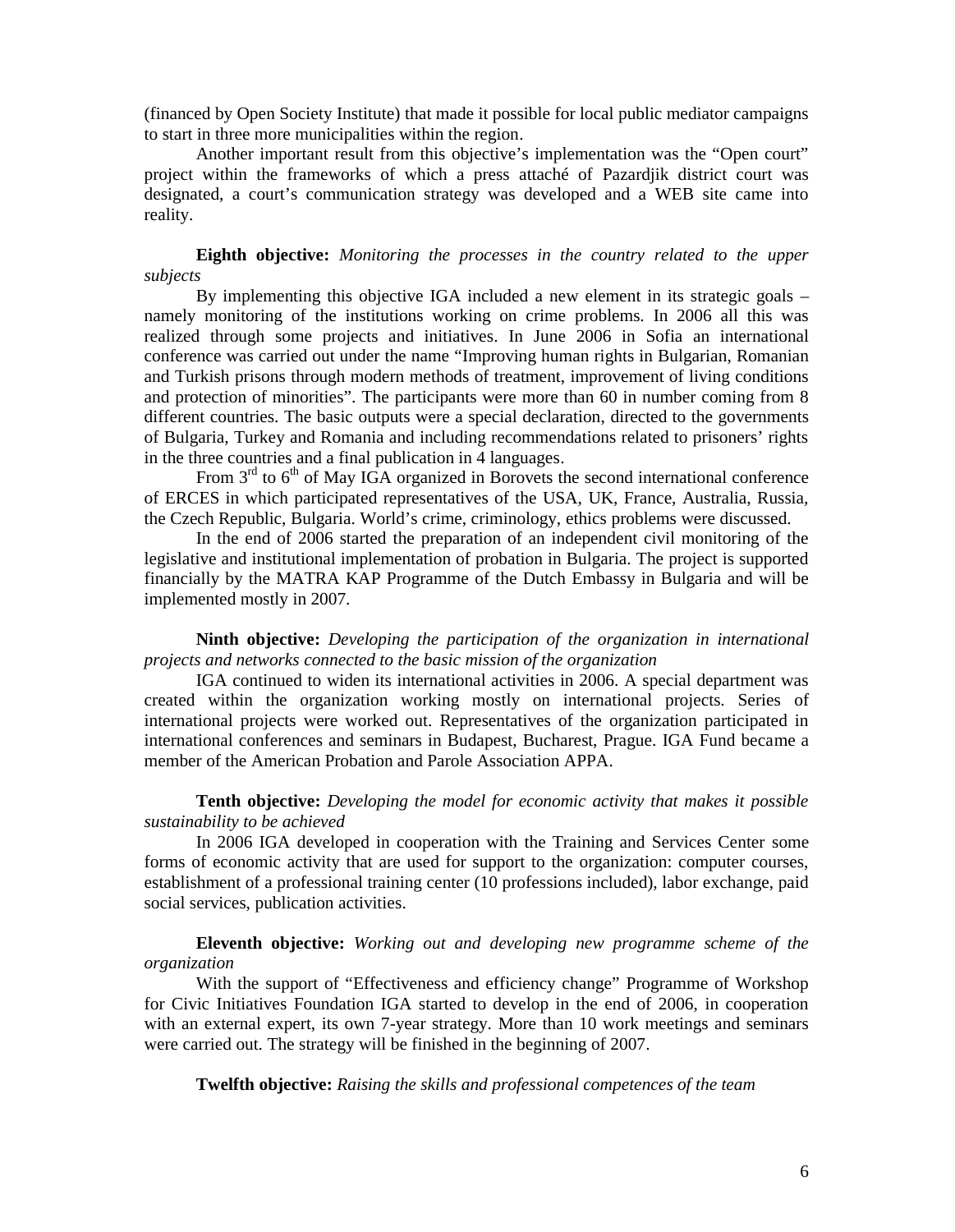In 2006 different IGA specialists have taken part in more than 40 training seminars, conferences, professional training courses and other training activities. In the end of 2006 the organization introduced individual plans development in its planning of the work of the team.

As a conclusion it may be said that IGA Fund passed through a very successful year. It not only doubled its financial and material resources but achieved visible results in its directions of activity. New national and international partnerships present an evidence for the grown prestige of the foundation. Young and ambitious people were employed who raised in addition the capacity of IGA. Many state structures, local authorities and NGOs look for the expert and partnership support of the organization. The WEB site of IGA and its many-innumber specialized publications cover growing audience.

IGA Fund will start 2007 not only with a new strategy but also with a secured until 2009 funding.

#### **According to Article 40, Paragraph 2 from the Law on Non-Profit Legal Entities (LNPLE)**

## **Presentation of the organization**

#### **History**

The organization was established in 1998 under the name "Initiatives and civil activity" Foundation. In the beginning of 2000 organizational and structural changes took place and led to change in the registration. Regional Fund – IGA (Initiatives and civil activities) was created. It still continues to exist today under the name Crime Prevention Fund – IGA.

#### **Today**

#### **For accomplishing its goals the organization**

- Develop and adopt experimental programs and models;
- Perform training, consulting, information-educational and publishing activities;
- Deepen dialog and interdepartmental relations;
- Monitor the institutions engaged in crime problems;
- Intercede in favor of the target groups, subject to its work;
- Through its framework, provide social services for juvenile and adult offenders;
- Develop national and international partnerships

#### **Vision**

IGA Fund is an independent professional organization with A unique sphere of activity,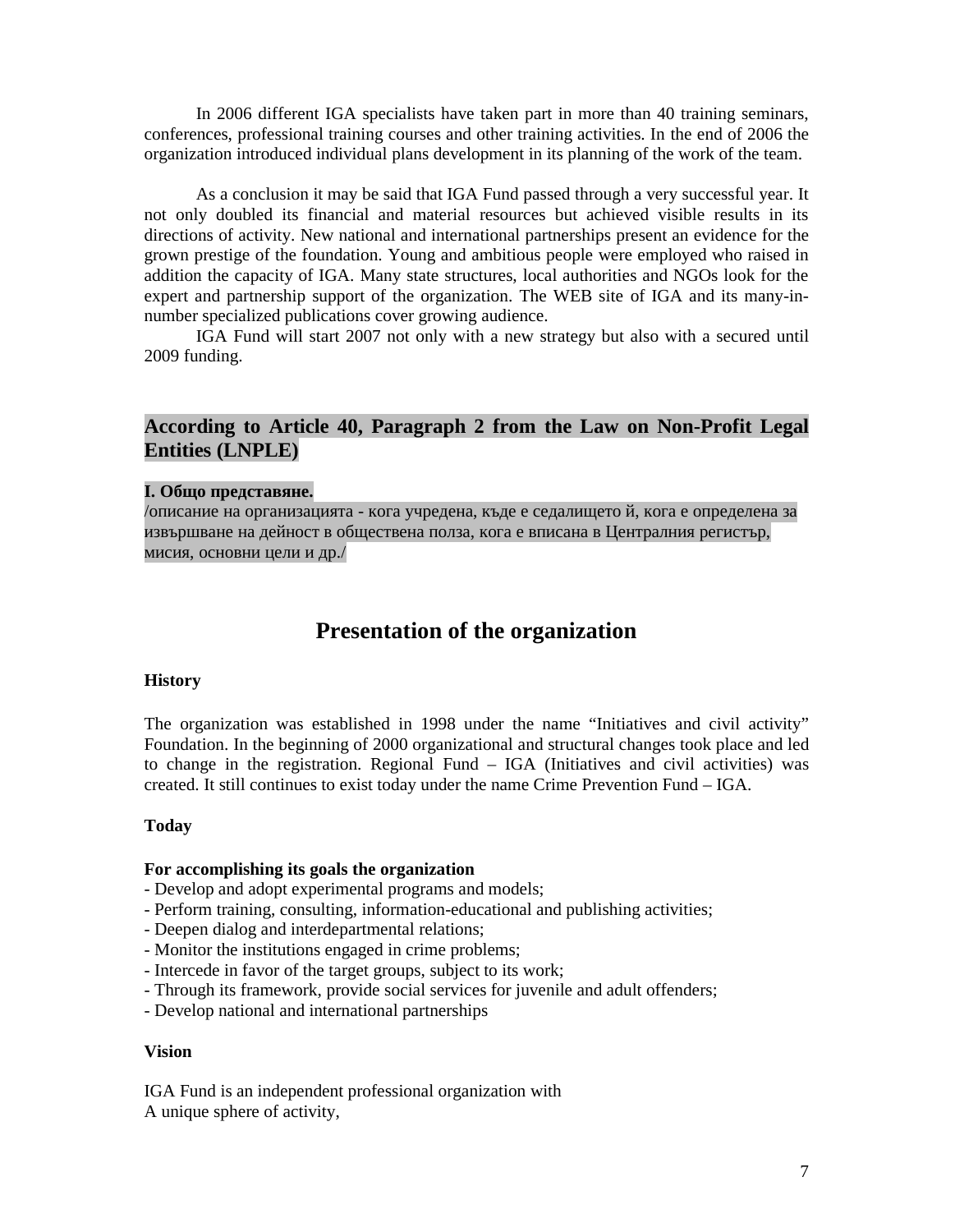Clear strategy, Responsible managers, Highly motivated team of professionals, Wide range of partners and clients, Offers unique programmes, Projects. Decisions and Effective services, Improves public environment. IGA is a name of quality.

#### **Strategy adopted for development of the organization in the period 2007-2013**

In the present year a Strategic plan was adopted for development of the organization in 2007- 2013 period. This long-term strategy was planned and worked out with the aim of optimizing the internal organization of work and proceeding and with a view to the raised capacity and developed partnerships at national and international level. Within the strategy four basic directions of activity for IGA were defined:

#### **Basic directions of activity:**

- Penal and execution system and alternative sanctions and measures;
- Prevention of crime and social exclusion;
- Anti-corruption and active civil society;
- Organizational development;

#### **Awards**

- $\degree$  2004 IGA Fund won the prestigious International Community Justice award in "Pioneer" organization" category at the International conference "Probation" 2004 in London, organized by the National Probation Directorate of England and Wales.
- $\degree$  2005 IGA Fund is the prize winner for Non-governmental Organization, most actively using the Law of Access to Public Information in Bulgaria in 2004. The competition was organized by Access to Information Programme.

## **Registration and licenses**

- o *Crime Prevention Fund – IGA is registered in Central Register of Non-profit Legal Entities at the Ministry of Justice as an organization implementing activities beneficial to the society (№ 20030613004 from 13.06.2003);*
- o *Crime Prevention Fund – IGA is registered in Social Support Agency at the Ministry of labor and social policy as a provider of social services to offenders (Certificate № 35 from 12.06.2003);*
- o *Crime Prevention Fund – IGA is licensed by Child Protection State Agency for delivering social services to children (License №0050 from 17.11.2004);*
- o *Crime Prevention Fund – IGA is a licensed training and test center for "Xpert European Computer Passport". (Xpert" is a standardized system for training and certification "Xpert European Computer Passport",developed by the European Test Center in Hannover, Germany.)*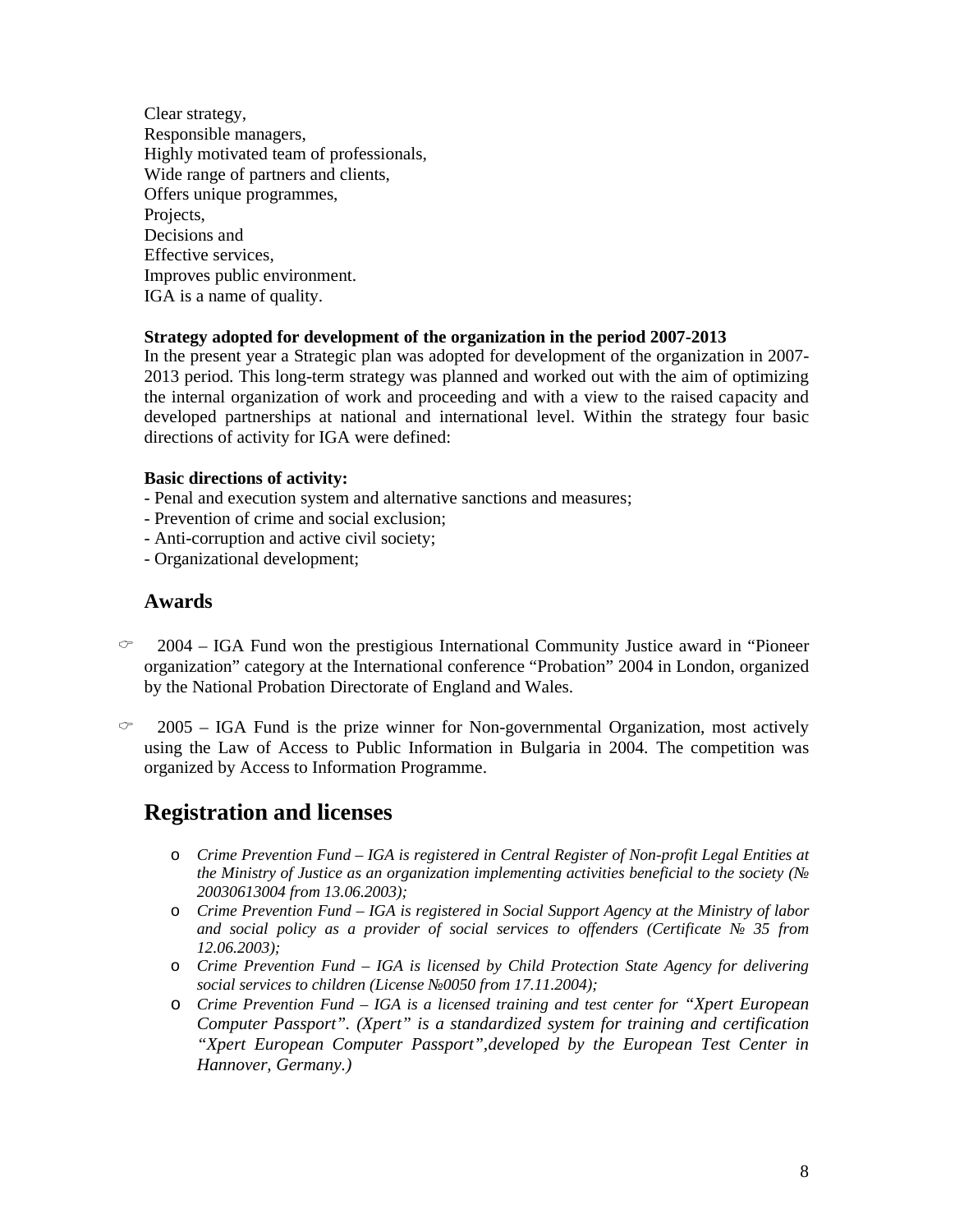#### **Board of managers**

Defines the priorities and adopts strategic programmes and plans.

**Chairman of the Board of Managers** is Marina Manolcheva - Master's Degree in Pedagogy and Journalism. She completed a two-year specialized probation programme at the University in Central Lancashire, UK. She also participated in study visits for NGO management and management of probation offices in England, the Czech Republic, Romania, Latvia, Russia, Norway, France, the Netherlands. She completed a six-month programme for advocacy and lobbying at the US Agency for International Development with practical training in the USA. She was trained in Human Resource Management and Staff Professional Development, trained in Reintegration of Ex-Prisoners – Case Management (Netherlands). She is the manager of over 70 projects, a lecturer and trainer in the field of penalty system, youth justice, probation, social services of offenders, author of publications.

#### **Members of the Board:**

- Dr. Antonina Zhelyazkova Anthropologist, Chairman of the Board of managers of the International Center for Minority Studies and Intercultural Relations;
- Georgi Dimitrov Master of Pharmacy, Executive Director of Autumn University of Addictions President of "Fromvoulevs" PLC
- Mariana Boyrikova Philologist
- Dimitar Rusinov Master of Pedagogy; specialization "Forensic Behaviour Science and Probation" and "Advocacy and Lobbying", Chairman of the Center for Integration of Criminals and Risk Groups
- Gergana Zhuleva Doctor of Philosophy, Sociologist, Executive Director of Program "Information Access" Foundation

#### **Operation team**

#### **Programme Director is Mr. Dimitar Rusinov**.

Master in Pedagogy, 11- year experience in the prison system. Specialization: Two year program " Probation Staff Training" at the University of Central Lancashire - Great Britain and British Council; Six month program "Advocacy and Lobbying" at the American Agency for International Development; Practical training in the field of juvenile delinquency and probation in England, Romania and Latvia. "Quality Management" at TUV NORD, Bulgaria. Author of books and publications, trainer in the field of penal system, youth justice, probation, social services to offenders, experience in developing and managing projects (70 projects). Member of:

-Board of Managers of the Regional Agency for Economic Development (RAED);

-Board of Managers of the Social Enterprises Association in Bulgaria (SEA);

-European Forum for Offenders Employment;

-Conference Permanente Europeenne de la Probation (CEP Probation);

-Bulgarian Association for Social Engineering.

**Mariana Boyrikova -** Master's Degree in Philology, PR, publishing, project coordinator. She is the author of 5 bibliographic editions and the editor and of the two compilers of the periodic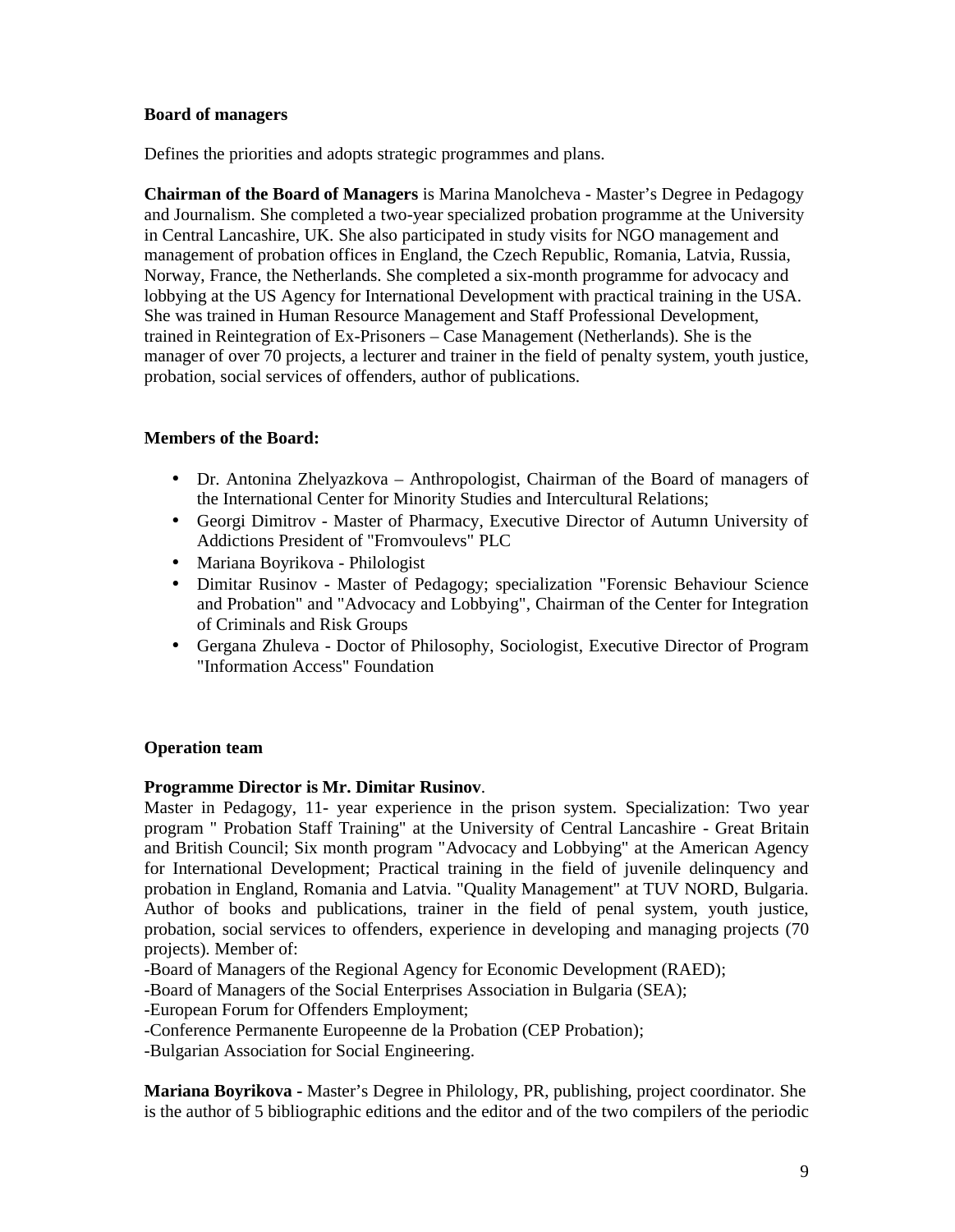publication (supplement) "Pazardjik. The Town and the Municipality". She is the author and manager of 10 projects for external financing of the Regional Library – Pazardjik. She is also the scriptwriter of a ten-minute film-impression for Pazardjik "The Day of a Town". She is the author of over 30 publications in periodicals concerned with public life, literature and library/information services. She has participated in the development of 3 projects under Civil Society programme, and is the coordinator of the activities under 7 projects. Qualified in the field of PR. Training in advocacy and lobbying.

**Nikolay Valkov** - Master's Degree in Economics; the financier of the organization. He has graduated from the University of National and World Economy – Sofia, major in Economics and Management. He has specializations in the field of agribusiness. He is a certified ISO 9001 internal auditor. He has 28 projects in the field of agribusiness, developed and financed. In IGA fund he has participated in the development and financial accounting of 51 projects. He has also received an additional training for project management and bookkeeping and preparation of business plans of social enterprises.

#### **Andrey Momchilov – legal adviser, International Projects manager.**

He has graduated from the Sofia University with major in Law, specialisation in "International Law and International Relationships". He has participated in the development of over 10 successful projects. He is the coordinator of the activities of 5 international projects. Trainings: Certified Training on Fund Raising of the Civil Society Development Foundation – Hungary; Certified Training in Advocacy of the Civil Society Development Foundation – Hungary; Training of Trainers "Education in Human Rights for Young People" (by the Compass methodology of the Council of Europe) – certified trainer; Training of Trainers on access to information of Access to Information Programme, Training of Trainers Xpert Soft Business Skills (part of European system Xpert), Training of CBN Consortium under a contract for technical aid with the EU, etc. He has done presentation at the International Conference "Youth Justice in Eastern and South-Eastern Europe", 14-16 September 2005, Kisinev, Moldova, and has participated in numerous international and national events.

**Valentina Gesheva** – Bachelor's Degree in Social Work, manager of the Center for Social Services at the organization. Trainings and qualifications: Social work with minor and adult offenders and their families; family counselling for families with children-perpetrators of acts of delinquency or children with behavior problems; Field work with drug addicts; Risk assessment case planning and management for juvenile and adult offenders; Managing centers for work with children and families; Vocational orientation and counselling of offenders. Motivational work programmes; Programmes for providing psycho-social support to offenders and their families. She was also trained in Human Resource Management and Staff Professional Development, trained in Reintegration of Ex-Prisoners – Case Management (Netherlands).

**Anna Muhovska** – Office Manager. Bachelor's Degree in Sociology. Currently studying for Master degree in mass communications and journalism. Trainings: a 3-month course for social workers, specialty "Social Services to Children and Families at Risk"; Advocacy and funding of NGO by European funds; National and International Legislation and Discrimination Mechanisms – public campaign against discrimination; Human resources management.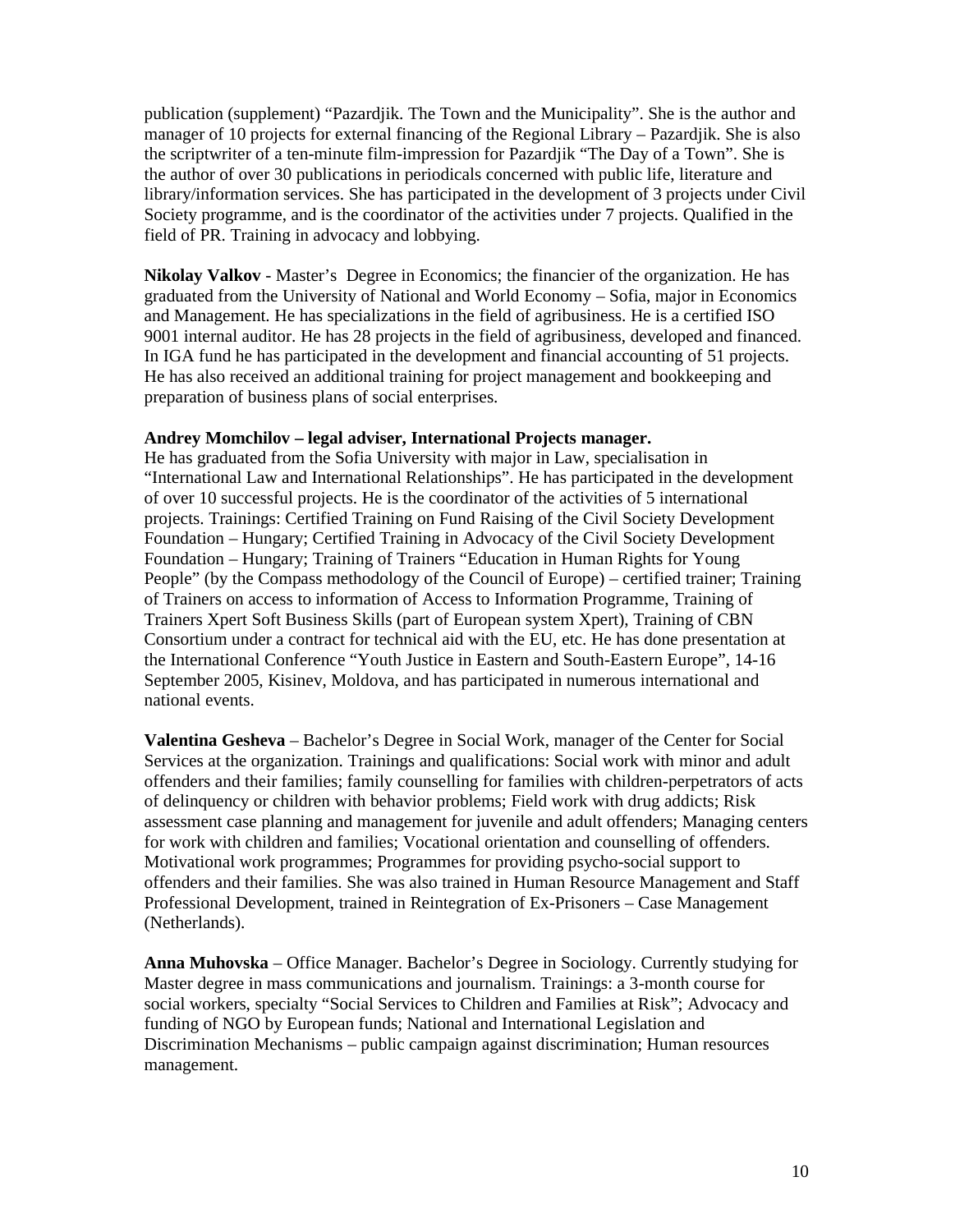**Orlin Tsekov** – bachelor in "Public Relations and Journalism", project coordinator. Trainings: Training of CBN Consortium on contract for technical support with the EU; Training of trainers (PSW Netherlands) under ENTER project regarding "Inclusion of Ex-Offenders in the Labor Market".

**Oleg Komsalov -** associate. Master's Degree in Sociology, coordinator in the Training and Services Center. Trainings: Training of trainers – Programme for Social Enterprises; Control and prevention of HIV/AIDS among prostitutes – field work; Course for social workers "Social Services to Children and Families at Risk"; Trainings in social work with offenders.

**Katerina Valeva –** Accountant

**Nikolay Kostadinov -** IT specialist, assistant in Center for social services

#### **Team of social workers**

Working at the organization are:

- Social assistants who provide services to young and adult offenders (prisoners, ex-prisoners, persons with suspended sentences or sentenced to probation, young offenders up to 18) and their families;

- Outreach associates – participating in the implementation of activities for keeping low levels of dissemination of the HIV infection among intravenous drug addicts;

- Outreach Associates – participating in the implementation of activities for reducing the risk sexual behavior and injection practices among the prostituting men and women.

#### **Participation of the team members in qualification and training forums in 2006**

#### *Marina Manolcheva*

- Four-module training on Human Resources Management within the Growth to Sustainability Programme.

#### *Dimitar Rusinov*

- Four-module training on Human Resources Management within the Growth to Sustainability Programme. Training on **Xpert** – business planning.

#### *Anna Muhovska:*

- Training on theme "Advocacy and financing of NGO from European funds", 5 6 June 2006, Plovdiv;
- Training on theme "National and international legislation and mechanism of discrimination – public campaign for fighting with the discrimination" on project "Improving equal treatment and human dignity of members of vulnerable groups sentenced for penal offence", 27 June - 2 July 2006, Koprivshtitsa;
- Three-months course (8 May 3 August 2006) for "Social worker", subject "Social services of children and families at risk", on program "Active services on the Labor market";
- "Management of human resources" third training on program "Development to stability", 28 - 30 September 2006, Bogenci village;
- Training of outreach workers on program for prevention and control oh HIV/AIDS, Component 6 , Prevention and control of HIV/AIDS among prostituting men and women", 13 - 15 October 2006, Sofia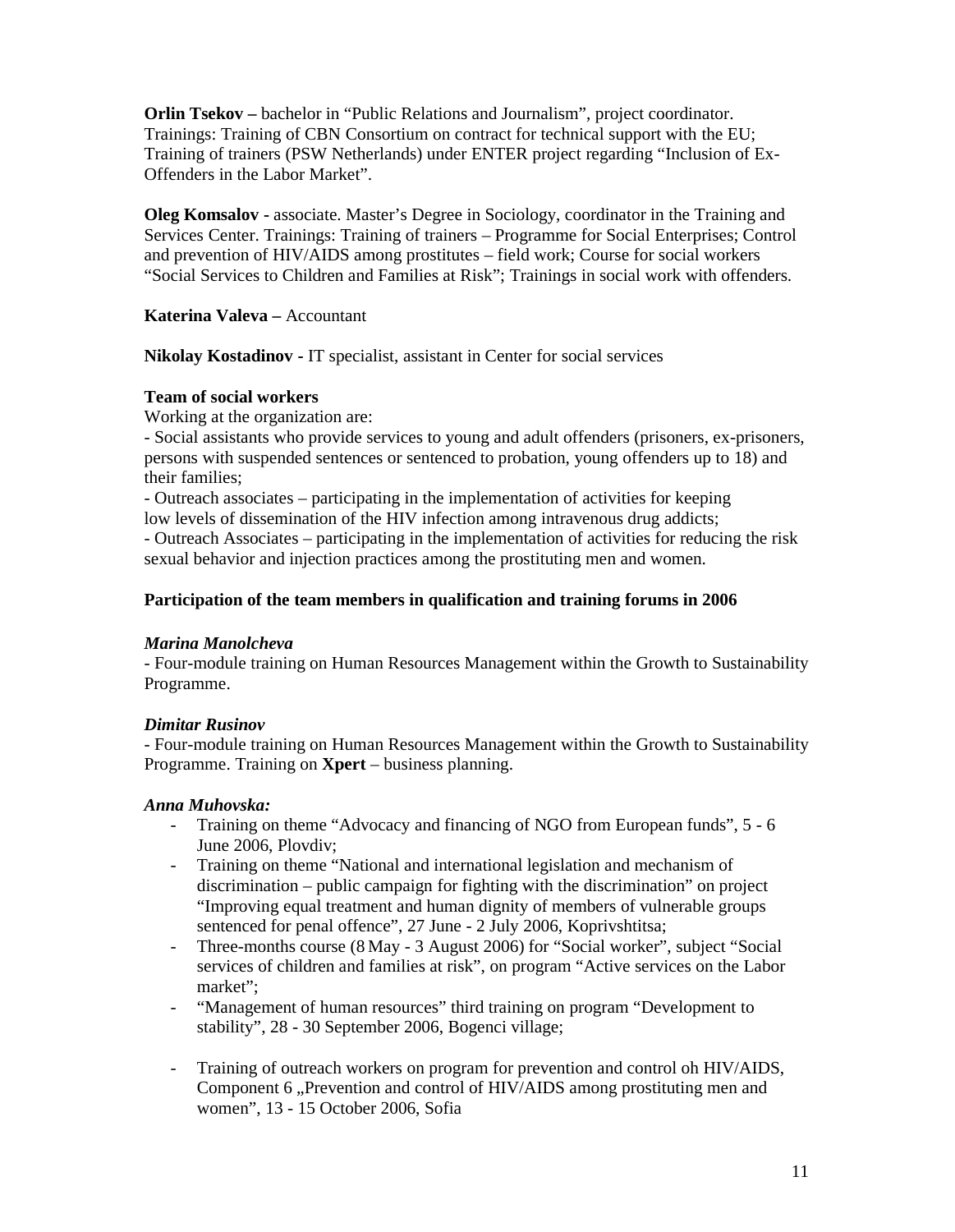- Training on theme "Organizational development and NGO management", 13 15 November 2006, Sofia
- Seminar for changing of experience on program Prevention and control of HIV/AIDS, Component 6 "Prevention of HIV/AIDS among prostituting men and women",  $11 -$ 14 December 2006, Plovdiv

#### . *Orlin Tsekov*

- Training on advocacy and lobbying; Fund raising; PR and communications; Project management, 18 - 23 June - Silistra, Bulgaria, basic training, 12 -16 December 2006 - Bucharest. Advanced training, organized by CBN Consortium;

- Training on Joint research and development,  $20 - 22$  November 2006, organized by Open Society Institute, Sofia.

#### *Valentina Gesheva*

- "Psycho-social work with children having deviant behavior";

- "Social work with prisoners and ex-prisoners";
- Training on ASSET assessment of the risk of the Youth Justice Board and Oxford University;

- Training organized by the Ministry of Labor and Social Policy on Management of Centers for work with children and their families;

#### *Oleg Komsalov*

- Training on starting economic activities for NGOs, organized by Counterpart International

– Bulgaria within the Social enterprises Programme;

- Training of the Global Fund and the Ministry of Health for outreach work with prostitutes, Sofia.

#### *Andrey Momchilov*

- **Xpert** training on business planning;

- Training of trainers within ENTER project –  $1<sup>st</sup>$  module, Netherlands,  $2<sup>nd</sup>$  module, Borovets, Bulgaria

- Training within "Application of the Law on Access to information" Project (Access to Information Programme);

- Training on Fund raising, organized by BCNL and FDCT – Hungary, two modules;

- Training on Advocacy and lobbying; Fund raising; PR and communications; Project management; December – Bucharest, advanced training, organized by CBN consortium;

#### *Marian Boyrikova*

- Training on advocacy skills, organized by Open Society Institute, Plovdiv;

- Training "Civil activity during the budget process", organized by Resource Center Foundation, Borovets;

- Training "Advocacy on solving public problems at local/regional level", organized by "European integration and regional stability" Programme of Open society Institute, Tryavna;

- Training "Development of professional relations between courts and society", organized by "Strengthening Judicial System" Programme, Plovdiv.

#### **The activity of the organization is supported by experts in various fields:**

*Assoc. Prof. Vladimir Velinov* – Head of the specialized expert Clinic on Forensic Psychiatry and Forensic Psychology at the specialized University Neurology and Psychiatry Hospital for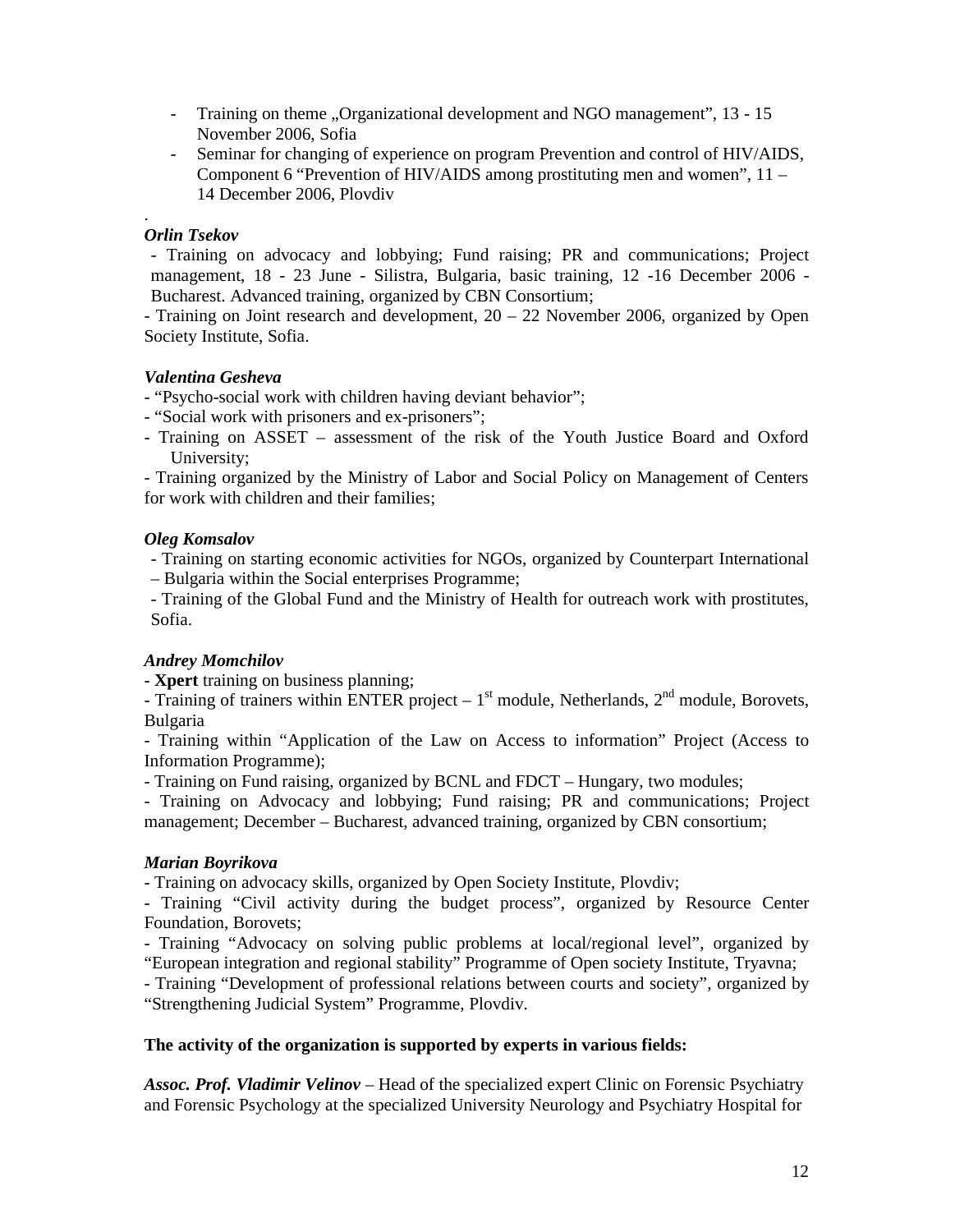#### Active Treatment "St. Naum"

*Assoc. Prof. Pavlina Petkova* – Associate Professor in clinical psychology, Doctor in clinical psychology at the Clinic on Forensic Psychiatry and Forensic Psychology at the specialized University Neurology and Psychiatry Hospital for Active Treatment "St. Naum"

*Konstantin Tomanov* – jurist, Secretary of the Central Commission for Prevention of Juvenile Delinquency, lecturer at the University of Plovdiv "Paisii of Hilendar";

*Chief Assist. Prof. George Mitov* – lecturer in criminal law at the Faculty of Law of the Sofia University "St. Kliment Ohridski".

*Anton van Kalmthout* – lecturer in criminal law in Brabant University, Tilburg – the Netherlands, a part-time lecturer at the State University of Krasnoyarsk – Russia. Chairman of the Supervision Committee at the Netherlands Prison Administration, member of the Managing Board of the Netherlands Probation Foundation, member of several complaints committees; member of the Managing Board of the Dutch Justitia et Pax; member of Legal Aid Foundation and of the European Pompidou-expert group on ethnic issues and the problems of drug addicts. Editor of several Dutch and international reviews on criminal law. Published over 200 articles and books on the topics of probation, the system of sanctions in the Member-States in the Council of Europe, prison law, criminal law, policy regarding drug addicts, migration law, community service and alternative sanctions.

*Rait Kuuse –* Head of Probation Department at the Ministry of Justice of Estonia. He is engaged as a probation expert at the Council of Europe and at Penal Reform International. He cooperates with international organizations including CEP (Permanent European Conference. on Probation). Since September 2004 he has been a member of the Managing Board of CEP for the next 3 years. One of the co-authors of the book "Probation and Probation Services in the Newly Accessed EU Countries" (2002). Active member of the information network of the professionals in the field of probation in the newly accessing countries and more broadly in Eastern Europe.

*Rene van Hooren.* He has been working since 1991 for PSW – consultancy in labour market, one of the leading non-governmental consultancy organizations in the Netherlands. Rene van Hooren is a project manager, member of the Managing Board since 1998. He is responsible for the development of the international projects and innovative projects for reintegration of socially excluded groups.

*Magi Blyth –* criminology consultant, member of the Parole Board for England and Wales (expert from the Youth Justice Board of England and Wales).

*Jan van den Brand* – General Governor of the Dutch Prison System, Head of the International Relations of the Ministry of Justice – the Netherlands.

#### *Thomas Albert Gilly*

Head of the European Research Group on Crime, Ethics and Social Philosophy. PhD in law. MA in social philosophy. Scientific degree in the field of criminal sciences.

*Sarah Winwin Seyn* – Lecturer at the University of Nottingham.

*Lenka Ourednickova* – Vice-President of the Institute for Probation and Mediation – the Czech Republic and Vice-President of the Permanent European Conference on Probation (CEP)

*Experts from Penal Reform International - London;*

*Team of the Association of Probation and Mediation – the Czech Republic; Permanent European Conference on Probation (CEP).*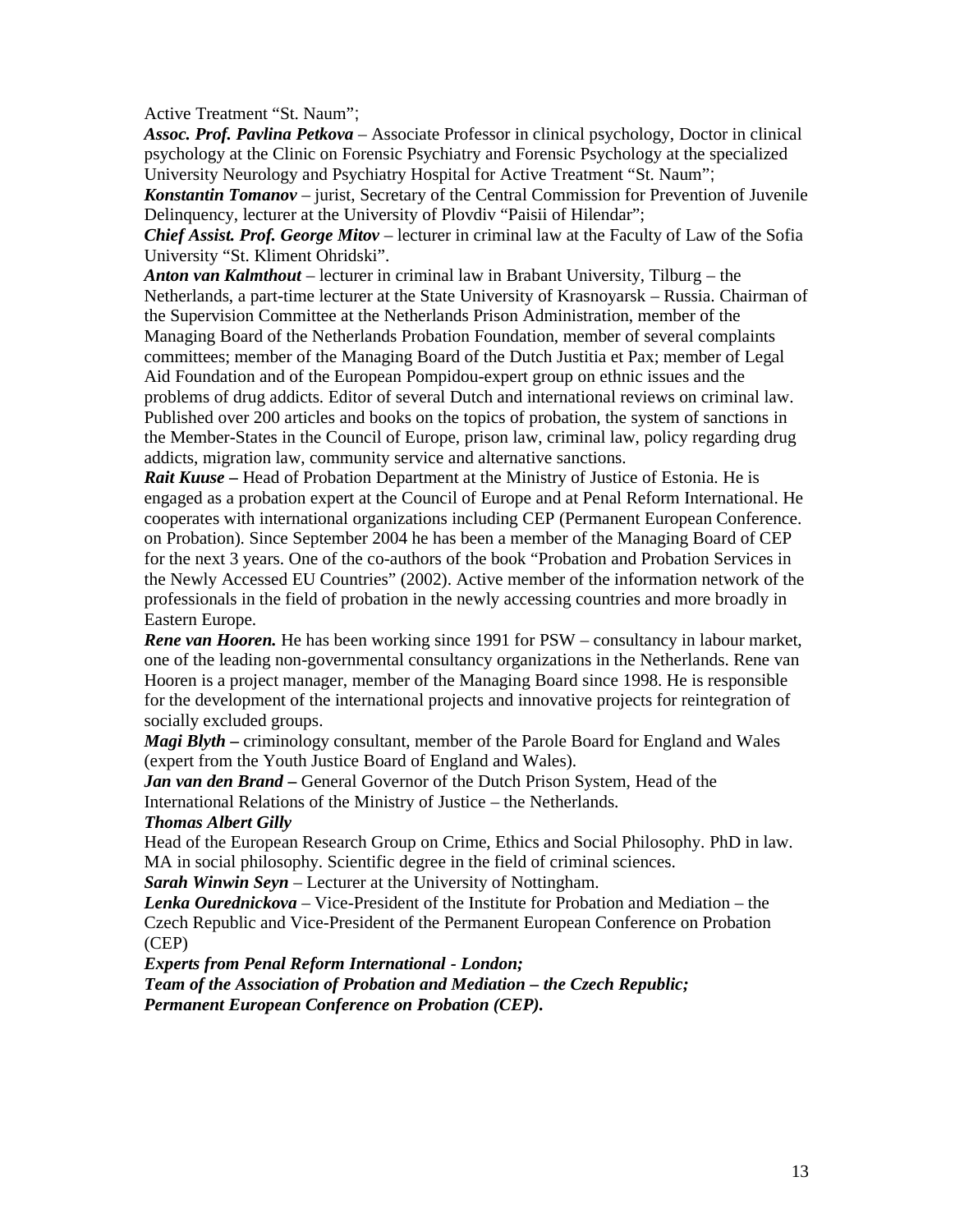#### **Achieved results**

#### **Important results (in the period 1999 – 2006)**

- Established the first probation center in the country;

- First 20 probation specialists trained;

- Concept developed for legislative introduction of probation in Bulgaria;

- 30 information-training seminars on probation with more than 1000 participants (judges, prosecutors, investigation judges, policemen, representatives of local authorities and NGOs) carried out;

- Two training visits in Great Britain and an international conference in Bulgaria for promotion of probation carried out;

- Implemented model for delivery of social services to offenders in several regions of the country;

- Different kind of services delivered to 705 conditionally sentenced; 590 prisoners and released from prison; 126 juvenile offenders and 76 parents;

- Advocacy campaign carried out leading to the adoption of the second-in-country Municipal strategy for prevention, treatment and rehabilitation of drug abusers in Pazardjik;

- Regional programme for prevention of drugs dissemination with the participation of more than 2000 children from Pazardjik implemented;

- Two components of the National Programme "Prevention and control of HIV/AIDS"

(amongst intra-venal drug abusers and prostitutes) implemented in the region of Pazardjik; - 332 people, part of risk groups, participated in the activities under Components 4 and 6

within the "Prevention and control of HIV/AIDS";

- Series of anti-corruption initiatives realized: 8 information days, 2 monitorings, NGO coalition "Civil Activity Against Corruption" (CAAC) and District public council against corruption established, press conferences, "CAAC" publication etc.;

- Starting projects for institutionalization of local public mediators in six municipalities within Pazardjik district; Regulations on local public mediators' work voted in four municipalities;

- Public mediators institutionalized in Pazardjik and Lesichovo municipalities;

- Center for social services opened in the building of the organization;

- Raised capacity of 51 participants from Romanian and Bulgarian NGOs for equal treatment of human rights of Roma, institutionalized children and youth at risk of becoming drug addicts;

- 5 information days carried out with 166 participants and demonstrational models implemented for popularization of community service as part of probation in 5 municipalities; - Structural instrument for assessment of the risk for re-offending regarding juveniles (SRAI) developed;

- Memorandum for joint activities on crime prevention signed with Sofia municipality;

- Team of Bulgarian trainers on re-integration of ex-offenders established similar to a Dutch model.

- International conference carried out for sharing of experience and expertise between the prison systems of Bulgaria, Turkey and Romania in relation to treatment and human rights of prisoners in vulnerable situation;

- Developed and published Media strategy of the courts within the region of Pazardjik; Designated, trained and technically guaranteed press attaché of Pazardjik district court;

- Developed three new WEB sites: 1 – for an institution and 2 – for projects;

- Developed methodology for training of judges working on cases with juveniles;

- Worked out Strategy for development of the organization during 2007 – 2013;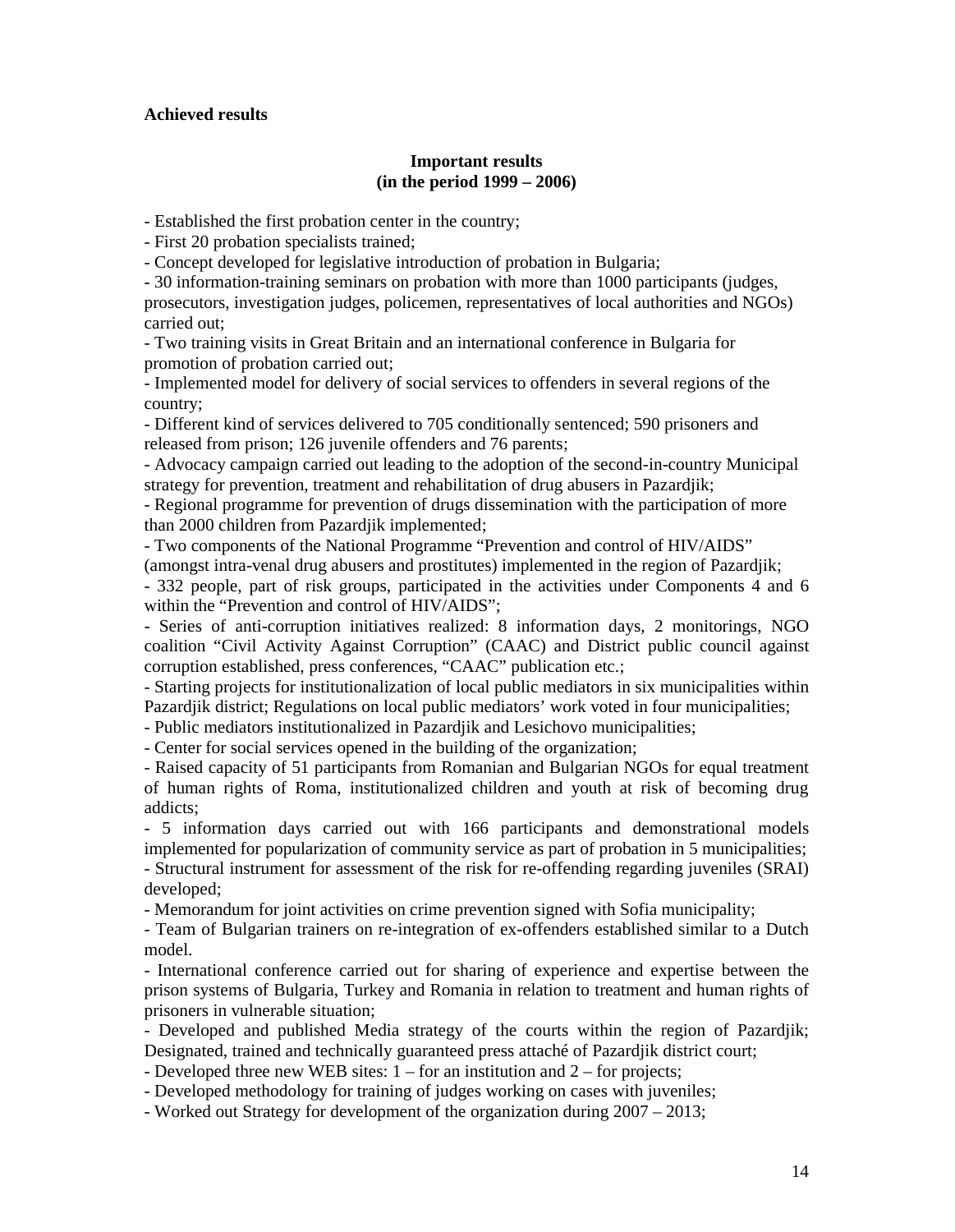- Published more than 50 specialized publications, annual reports, guidebooks, brochures and information-advertising materials.

## **Implemented programmes and projects in 2006**

**ІІ. Информация за съществените дейности, изразходваните за тях средства, връзката им с целите и програмите на организацията и постигнатите резултати.**

#### **Project "Daily center for probation services"**

**Project duration:** 01.11.2004 - 31.06.2006

**Partners: Source of funding:** United Dutch Foundation for Central and Eastern Europe **Main goal**: Implementing into practice of a model of Day Center providing specialized services to offenders and their families, and developing a packet of integrated programs for prevention and social inclusion.



#### **Results:**

- 9 premises equipped;

- 12 social workers trained for social work with young and elder offenders;

- Signed 3 agreements for cooperation with Pazardjik Municipality (LCPJD), Belovo Municipality and Septemvri Municipality;

- Signed contract for cooperation with Department "Child Protection" – Pazardjik;

- Social services delivered to 224 offenders, 42 families of juvenile offenders, 90 families of prisoners;

- Social support (food, school materials, hygiene supplies) of 162 families assured.



#### **"Positive choice" - – Up-medical program for injection drug misused persons on the territory of Pazardjik Municipality Project duration:**

15.03.2005 – 30.12.2007 **Source of funding:**

National Program "Prevention and control of HIV/AIDS" implemented by Ministry of Health with the financial support of Global Fund for Prevention of AIDS, tuberculosis and malaria

#### **Main goal:**

Supporting low level of dissemination of HIV/AIDS of the intravenous drug addicted in Pazardjik region

#### **Results:**

- 9 outreach spots in Pazardjik and the region; - Clients of the programme – 172 drug abusers; Meetings with 21 families of drug abusers; - Directing the target group to HIV/AIDS, hepatitis and sexual illnesses; - Consumables and health brochures disseminated; - Carried out individual psychological consultations with persons passed clinical training; - Developed partnerships with Mentor hospital, Plovdiv, Pazardjik hospital and all other programme components in the region.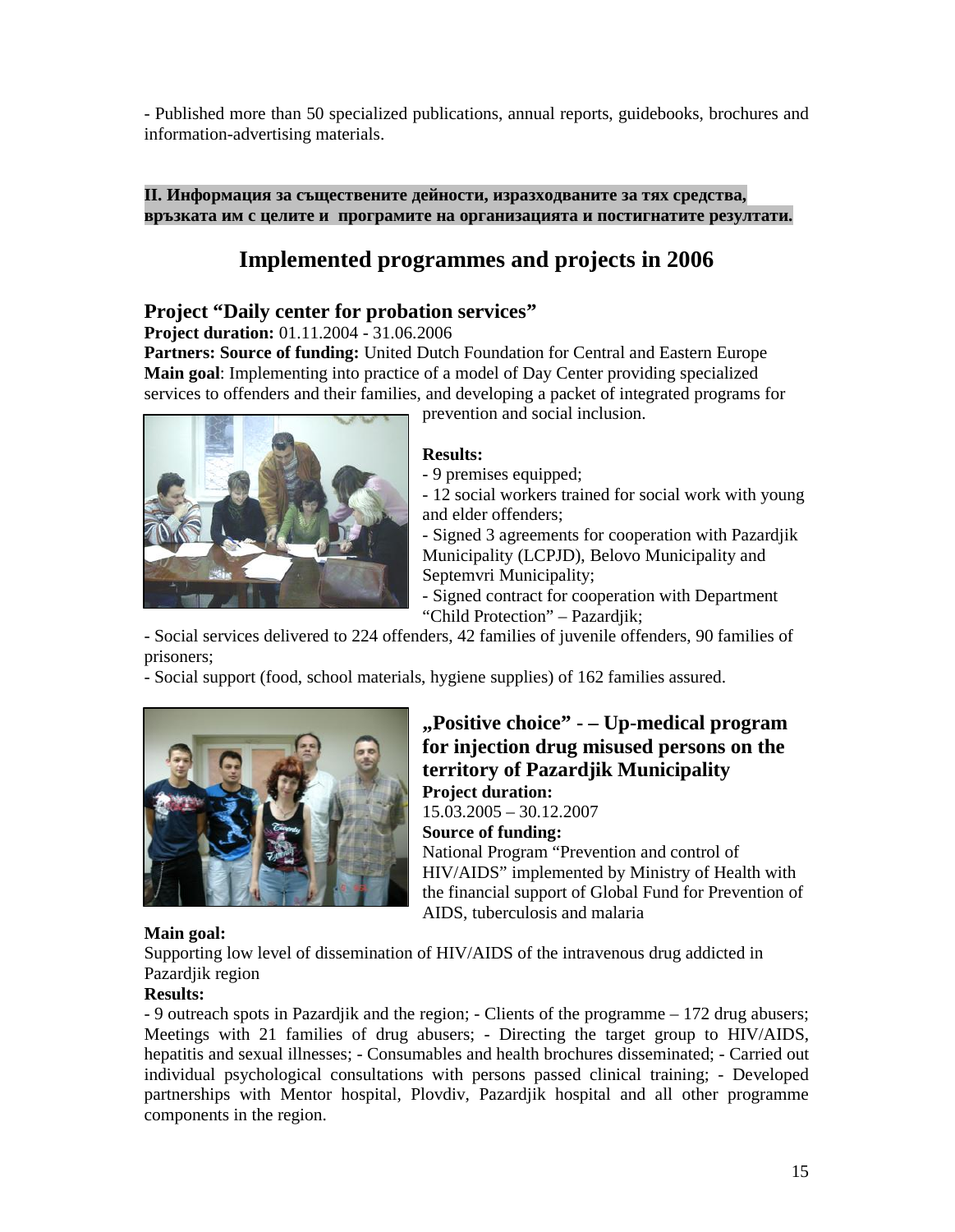

## **Project "Reducing risk behavior and risk injection practices through commercial sex workers"**

**Project duration** – 2 years and 6 months **Sources of funding**: Ministry of Health; Programme "Prevention and control of HIV/AIDS, tuberculosis and malaria", financed by Global Fund **Results:**

- 160 persons passed the programme; - 148 clients (females) passed testing; - Directing the target group to testing for HIV/AIDS, hepatitis and sexually and blood transmitted diseases; - Directing the target group to visit specialists; - Contraceptives and health brochures disseminated; - Established partnerships with the teams working on all of the components in the region; - Established contacts and partnership with

"LOOKS" organization – Germany.

## **Project "Improving equal treatment and human dignity of members of vulnerable groups sentenced for a penal offence"**



**Source of funding:** PHARE Networking Programme of the European Commission

**Duration –** 2 years

**Main goals**: - To contribute to the development of an integrated community response ensuring equal treatment and human dignity for people from vulnerable groups sentenced for a penal offence - Roma people, institutionalized children and young people at risk of becoming addicted to drugs;

- Strengthen the capacity of selected Romanian and Bulgarian Civil Society Organizations (CSOs) as

promoters of equal treatment and human rights of the Roma people, institutionalized children and young people at risk of becoming addicted to drugs; **Results**:

- 2 trainings with 51 participants carried out (NGO representatives from Bulgaria and Romania); - International Working Group (IWG) created; - 3 IWG meetings with 76 participants carried out.

## **Project "Demonstration model for community service**

**Source of funding**: Democracy Commission at the US Embassy in Bulgaria **Duration:** 12.05. 2006 - 12.05.2007



**Main objective:** Support of the reform in the Penalty execution system in Bulgaria through wide popularize of the alternative sanction and measures by demonstration models of enforce of free labor in public benefit

**Results:**

- - Established model for Information days, elaborated Program for implementation of the demonstration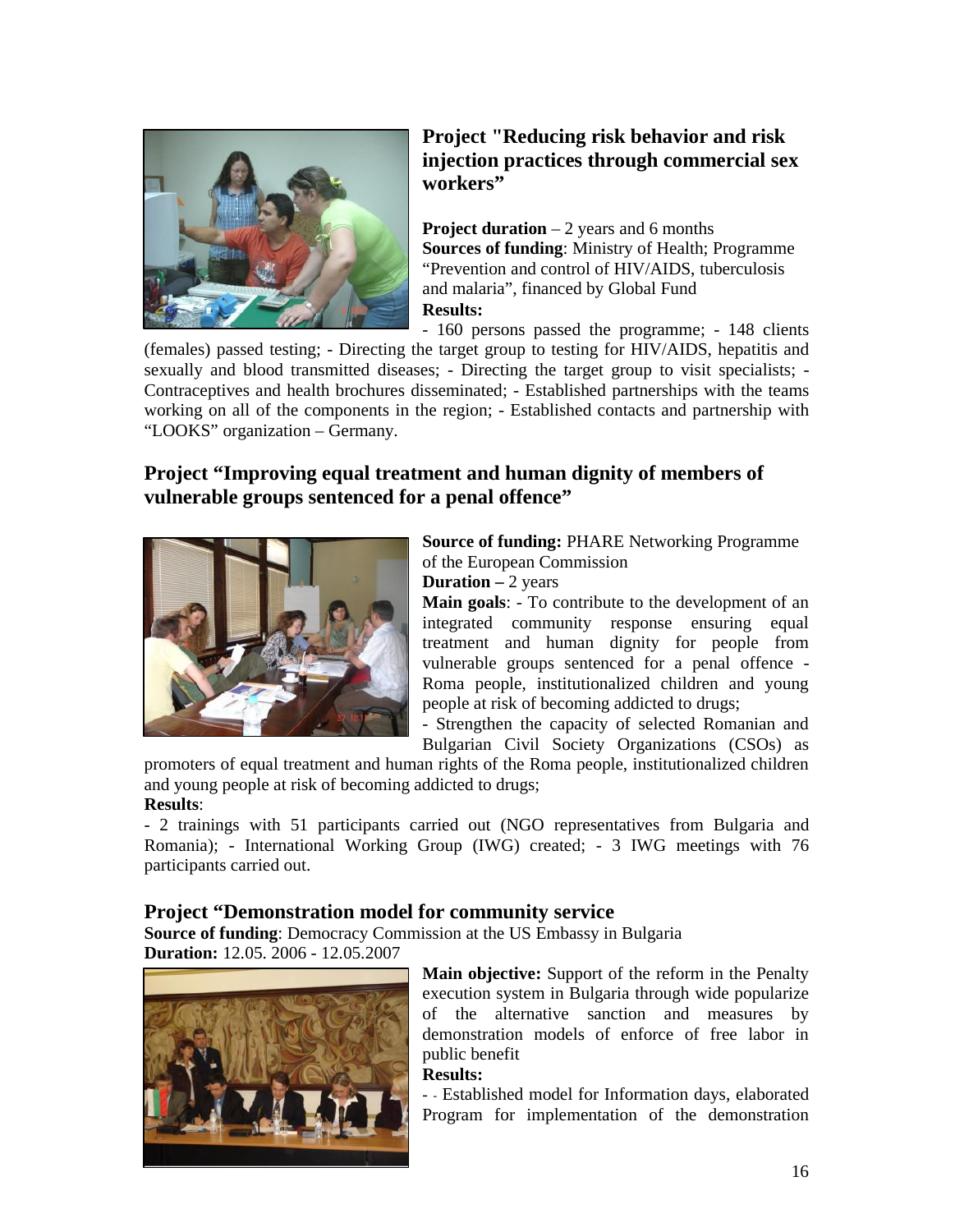models; - Translation and recording of a short 20-minute video, provided by the National Probation Directorate of England and Wales; - Developed criteria for selection of demonstration models; - Concept prepared for working out, implementation and reporting the demonstration models, in support of the selected municipalities and District probation services during the preparation of demonstration models; - 5 demonstration models selected; - 5 information days with 166 participants carried out; - 5 agreements signed forjoint activities on the project;

**Project "Improving inter-agency collaboration between government institutions, local government, judiciary system and civil society for introducing European standards for prevention of juvenile delinquency" – 2005 – 2007**



*Mayor of Sofia municipality Mr. Boyko Borisov and the Executive director of IGA Fund Mrs. Marina Manolcheva sign Memorandum for cooperation*

*Petar Vassilev – Director of General Directorate "Execution of penalties" at the Ministry of Justice, Dimitar Rusinov – Programme Director of IGA Fund, Rumen Petkov – Minister of Internal Affairs, Jeremy Hill – UK Ambassador and Yordanka Fandakova – Vice Mayor of Sofia municipality at the opening session of the International conference held in Boyana residence*

**Source of funding:** Global Opportunity Fund (GOF) at the British Foreign and Commonwealth Office

#### **Duration – 2 years;**

#### **Results:**

- National working group created; - A team of experts under the guidance of Ass. Professor Mr. Vladimir Velinov and Mr. Konstantin Tomanov developed a Specialized instrument for assessment of the risk of young offenders (Specialized Risk Assessment Instrument – SRAI) to meet the needs of LCPJD; - For SRAI adaptation – 41 cases of committed offences tested; - 12 specialists trained on SRAI application within LCPJD; - 4 seminars with 265 participants carried out; - Memorandum signed with Sofia municipality; - WEB site developed and operating

### **Project "ENTER"**

**Source of funding:** MATRA Programme of the Ministry of External Affairs of the Kingdom of Netherlands **Duration – 14 months Results:**

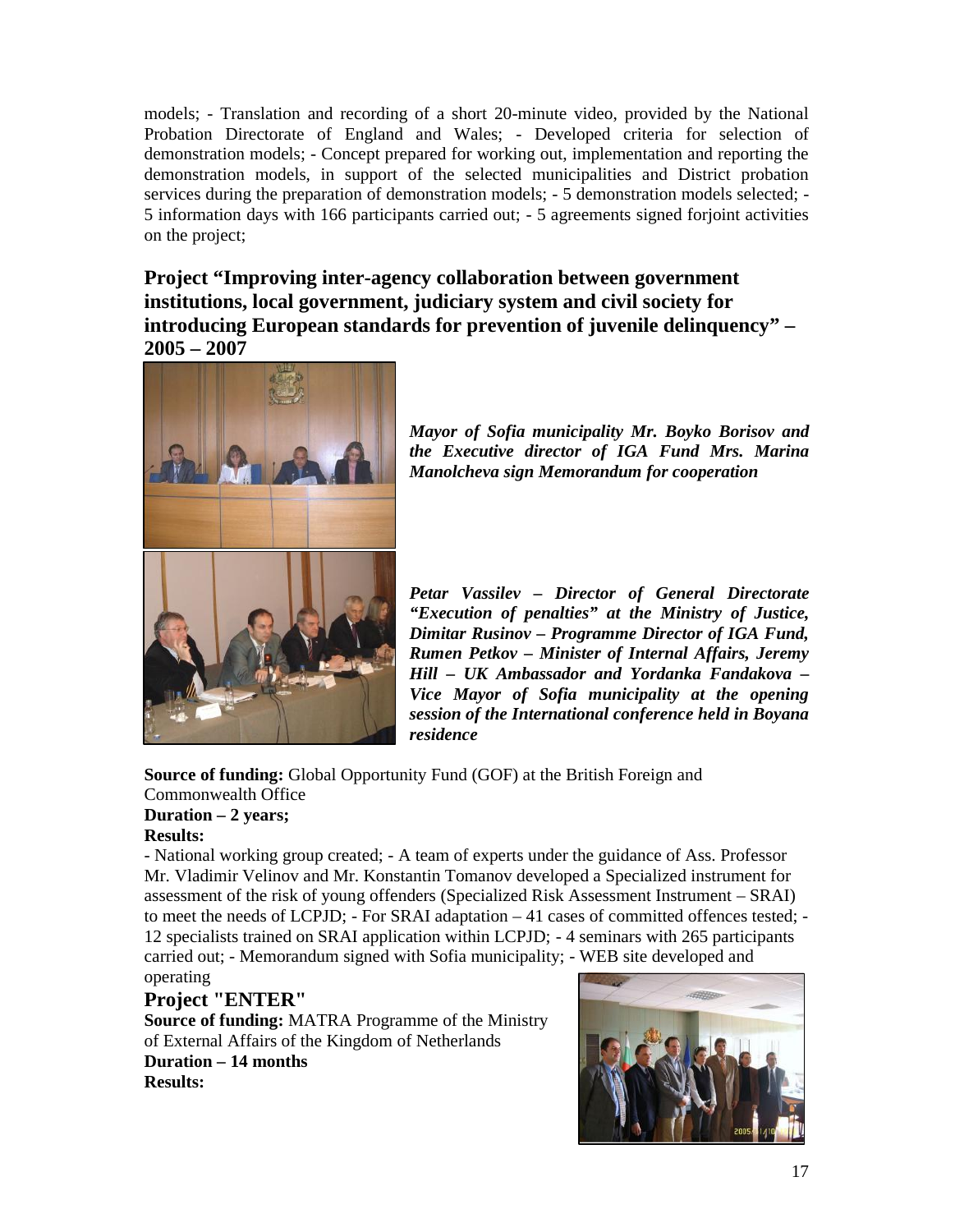**-** National working group for project management created; - Visit of the work group in the Netherlands for acquainting with the model of re-integration of ex-offenders; - 3 regional work groups in Pleven, Pazardjik and Blagoevgrad created (with more than 60 meetings conducted); - Team of Bulgarian trainers (2-stage training – in Bulgaria and the Netherlands) created; - Developed variant of the model for social reintegration of ex-offenders; - Press conference conducted with the participation of Mr. Jan van den Brand – General Governor of Dutch prison system and Mr. Petar Vasilev – Director of General Directorate "Execution of penalties" at the Ministry of Justice; - WEB site of the project developed; - Printed and published 6 bulletins (in Bulgarian and English);

## **Second international conference of the European and International Research Group on Crime, Social Philosophy and Ethics - ERCES**



**Source of funding:** ERCES **Duration:** 3-6 May **Partners:** ERCES and Crime Prevention Fund – IGA; **Results:**

**-**Conference carried out with the participation of 30 representatives from 8 different countries; - Basic modules: Criminality, culture, crime culture, the Balkans, Europe and the world; Approaches to criminality compared to cultures. Criminal law and social control; Inter-disciplinary perspectives

## **International conference "Improving human rights in Bulgarian, Romanian**



**and Turkish prisons through modern methods of treatment, improvement of living conditions and protection of minorities"**

**Source of funding:** PHARE Small Projects Programme of the European Commission **Duration –** 1 year

**Main goals:** - Raise awareness of the general public and of selected target groups (prison officials, prison

staff, government officials, human rights NGOs, MPs, mass media) on the European integration, the Enlargement process and their impact of accession on the prison systems in Bulgaria, Romania, and Turkey

- Contribute to closer European integration (through an exchange of experience and expertise between the 3 prison systems on the implementation of the acquis related to the treatment and human rights of vulnerable prisoners, and through the drafting of recommendations and a plan of action to support the European integration)

- Increase the visibility of the European Union (through conference, press conference, press release, published materials to be distributed**)**

#### **Results:**

- 60 participants from Bulgaria, Romania, Turkey, Great Britain, Netherlands, Croatia, USA and the Delegation of the European Commission;

- Representatives of the Ministries of justice, the systems for execution of penalties, embassies, NGO sector, prison directors, media;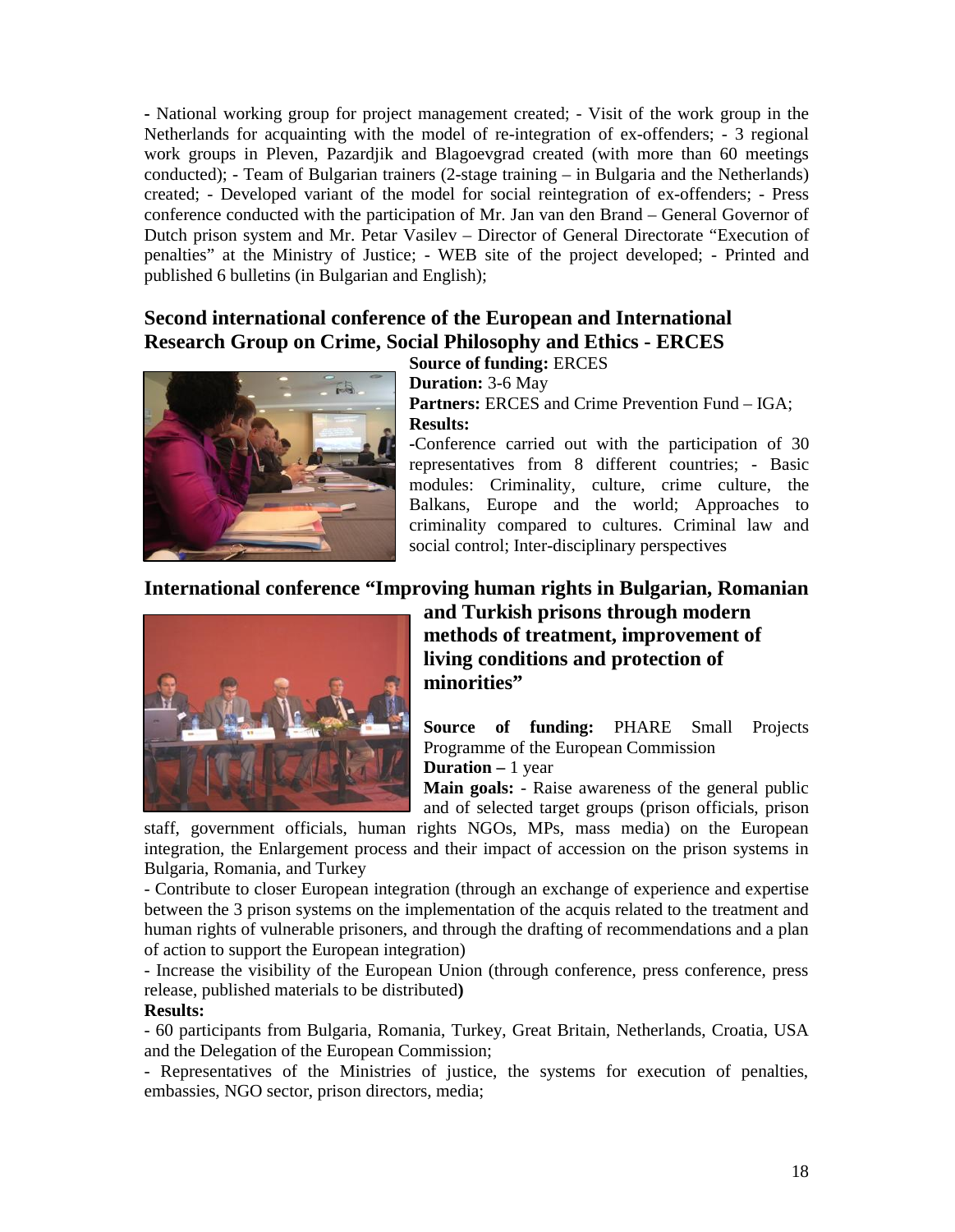- 18 presentations of lecturers from the three Balkan countries, Great Britain and the Netherlands;

- 9 work groups on the basic themes of the forum;

- Prepared Declaration with suggestions towards the three countries;

- Published edition "Materials from the forum" on four languages (the languages of the three countries and in English);

## **Project " Vocational Training Program "Assessment and Case Management"**



**Duration:** 1.10.2006-30.09.2008 **Source of funding:** European Commission – Leonardo da Vinci Programme

**Main goal:** targets the priority "Developing the quality of VET systems and practices" through the development, testing and implementation in practice of ACMP with its two exceptionally practical and up-to-date modules of social work: assessment of the needs and assets of the young offender released from prison, and

case management.

#### **Results:**

- One agreement signed with the Human Resources Development Center concerning special and overall project conditions and its annexes; - 4 partnership agreements signed with the partners from France, the Netherlands, Lithuania and Sweden.

## **Project** ... pen court"



**Duration:** 9.11.2005 – 9.08.2006 **Source of funding:** USAID – United States Agency for International Development: **Main goal:** to raise public awareness of the work of the courts in Pazardjik court district and to establish effective channels for communication with the society. **Results:**

- To elaborate and implement in practice an effective model of media strategy in the court's work;

- To institutionalize the figure of press attaché as a

guarantee for transparency and openness in the court's work.

## **Project "Juveniles and Justice". Training of the magistrates for effective carrying out of trials with participation of persons under the age of 18"**



**Source of funding**: USAID **Duration**: 1.08.2006 - 1.04.2007 **Main goal**: to increase the effectiveness of the Bulgarian courts in adoption of the European and World standards in judiciary for juvenile offenders. **Results:**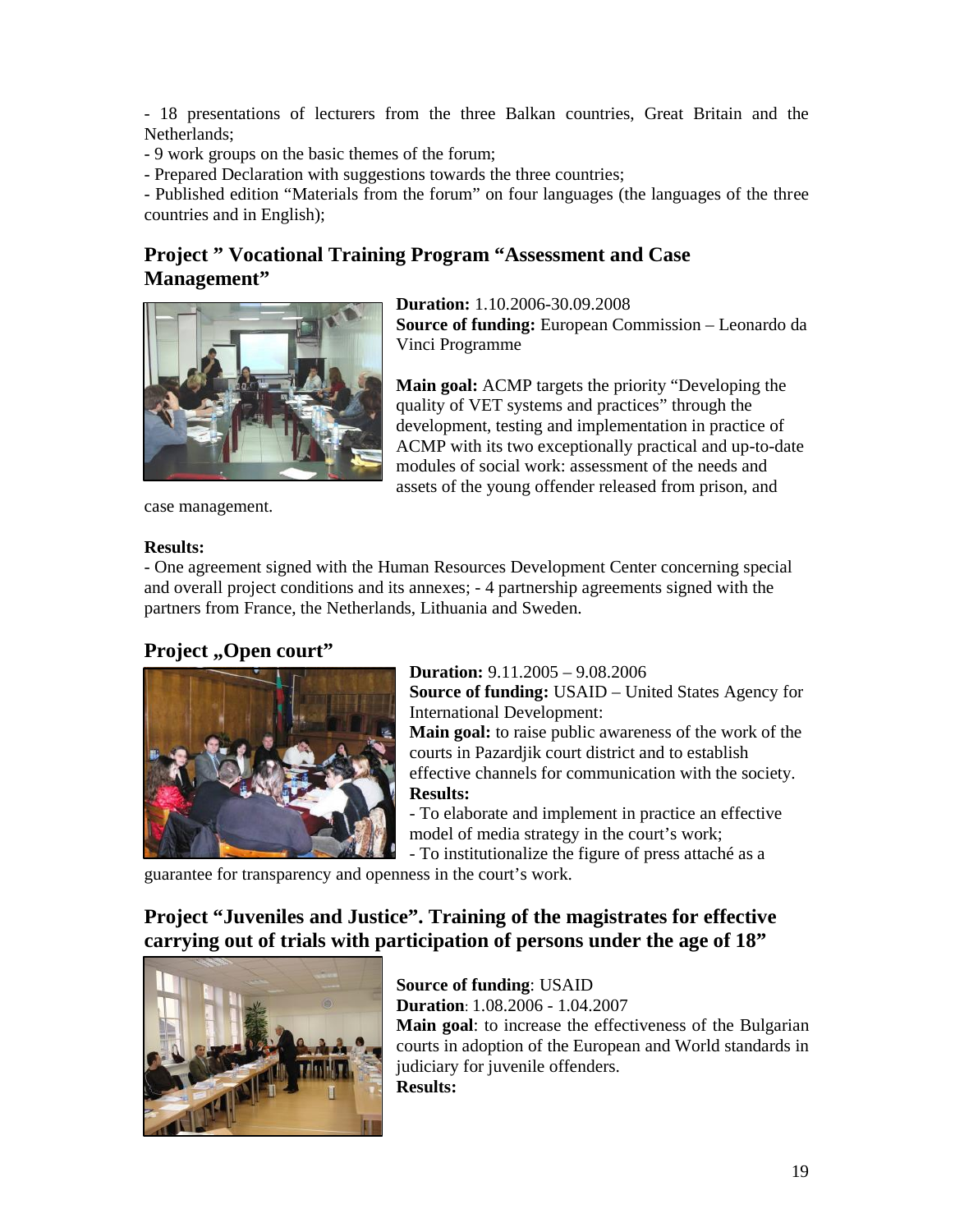- Identification of experts who will have the task to prepare the methodology for training of judges; - Developed methodology for training of judges for work on cases with juveniles; - Defining training subjects; - Start of trainees selection.

## **Project "Anticorruption Network in Pazardjik Region"**



**Duration:** 11.12.2004 - 31.05.2006 **Partners:** Pazardjik Municipality; Panagyurishte Municipality; Lesichovo Municipality; Industrial Economical Association; "Chovekolubie" Association" **Source of funding:** PHARE Programme Civil Society Development of the European Commission **Main goal:**

To increase the civil activity and to introduce the concrete forms of civil control on the local authority and public institutions on the territory of Pazardjik region

#### **Results:**

- 20 representatives of NGO trained in skills for implementation of anti-corruption initiatives;
- Established "Civil Activity Against Corruption" Coalition;

- Carried out 8 informational days with approx. 200 citizens - delivered information on the anti-corruption legislation, the anti-corruption models and the Coalition activity;

- Established District Public Council Against Corruption;
- Section of the Coalition and the Council in the web site of Fund IGA 40 publications;
- Established Coordination office of the Coalition and the Council;
- Accepted 20 corruption signals;

- 12 matrixes for monitoring of the press-media in relation to the activity of the Municipality administration and Municipality council;

- Carried out 9 meetings of the Coalition;
- Elected two public mediators in District Pazardjik;
- Furnished office of the Public mediator of Municipality Lesichovo;
- 103 signals and complains of citizens;
- Over 20 recommendations and suggestions to the local authority;

- Carried out 7 meetings of DPCC (one of them in cooperation with the Consultative council for fighting against corruption and the organized crime to the District governor);

- Prepared 1 TV and 1 radio clip;

- Published 2 informational leaflets; 4 informational bulletins.

## **Project "Local public mediator in District Pazardjik – guarantee for anticorruption politic on local level. Advocacy campaign for influence on**



## **the practice of their institutionalizing"**

**Source of funding:** TRUST for civil society in Central and East Europe (through "Open society" Institute, Sofia)

**Duration:** 20. 03. 2006 – 20.09. 2006

**Main goals:** Institutionalizing of public mediators at least in three municipalities; - improving the capacity of the civic organizations in Pazardjik District for

implementation of advocacy campaign.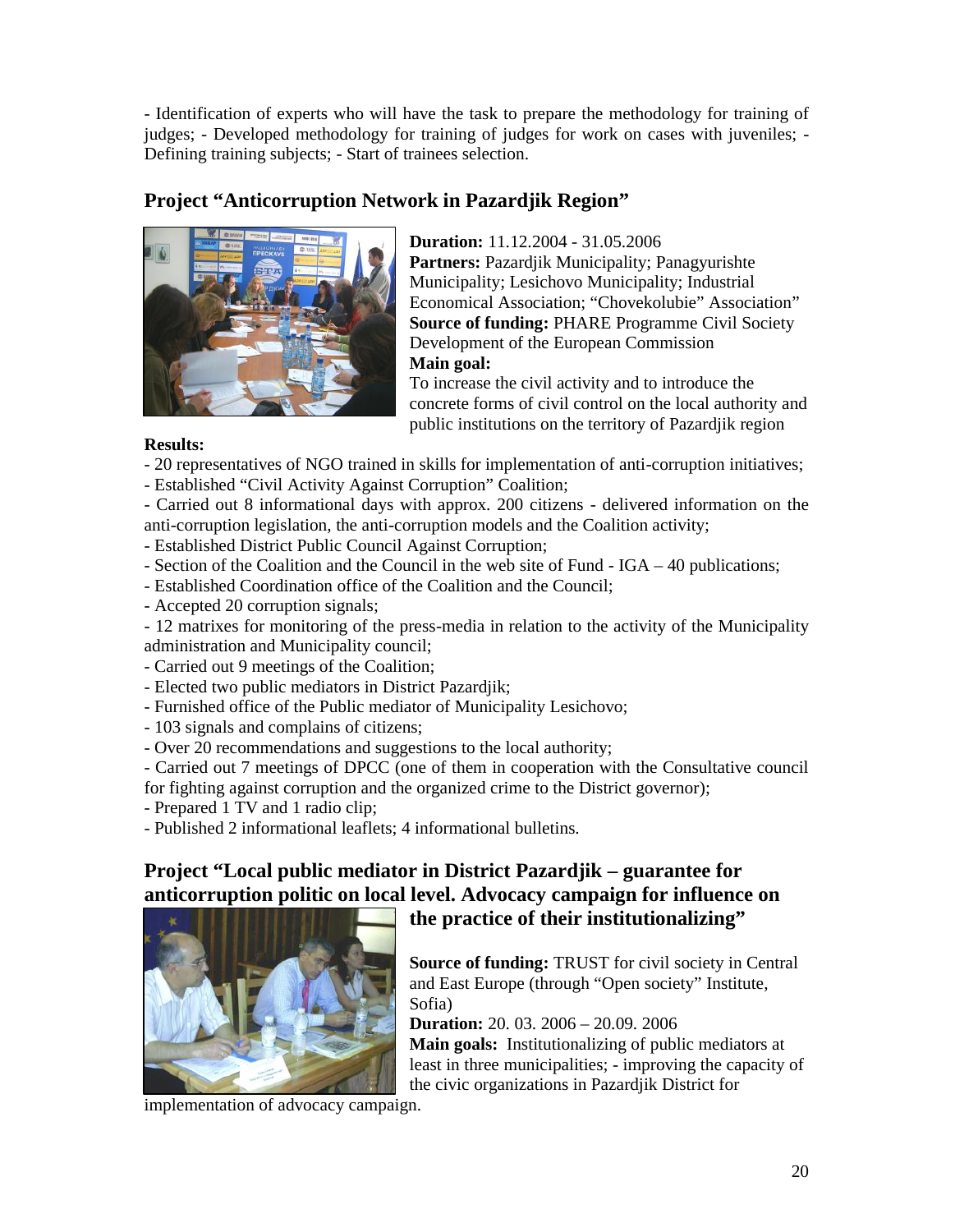#### **Results:**

Prepared report – analysis of the situation, information for the stages for election of local ombudsmen in the chosen Municipalities of District Pazardjik reached and the attitude among the public; - Prepared Strategic plan for advocacy campaign; - Created Coalition of NGOs; - Increased capacity of the Coalition to work on the problems of corruption; - Carried out conference for introduction of the results from the campaign; - Prepared report for the results from the advocacy campaign; - 10 publications and participations in the media; - Prepared 3 statute-books about the activity of the public mediators; - Three chosen public mediators; - Carried out round table in support of the choice of local public mediator; - Produced leaflets to popularize the role and the activity of the local public mediators; - Produced newsletter "Public activity against the corruption".

### **Project for organizational development**

Upon the program "Effectiveness and efficiency for change" of the organization "Workshop for Civil Initiatives"



**Duration:** 1.09.2006 - 31.12.2006 **Source of funding:** "Workshop for Civil Initiatives" Foundation, financed by the Trust for civil society in Central and East Europe and Foundation "Charles Steward Mot".

**Main goal:** Strategy plan 2007 – 2013. Planning of long-term strategy and optimizing of the internal organizational work in IGA due to the increased capacity of the organization and its expanded partnerships on national and international level.

#### **Results:**

- Strategic planning for development of the organization for 5 years period

- Management of NGO – selection and management of the human resources and financial management.

- Prepared Strategy for development of the organization 2007 - 2013

## **Current projects started in the end of 2006**

## **Project "Public-private Partnership in the Process of Social Inclusion of Vulnerable groups"**

**Duration:** 1.12.2006 - 1.12.2007

**Source of funding:** PHARE Programme of the European Commission **Leading organization:** Training and Services Center

**Main goal:** to establish environment that promotes public-private dialogue and fosters publicprivate partnerships in the field of social protection and social inclusion of vulnerable groups in the South Central region.

## **Project "Pilot model for alternative services in support of the restructuring and reforming of institutions for children"**

**Duration:** 1.01.2007 - 30.04.2008

**Source of funding:** PHARE Programme of the European Commission **Main goals**: to decrease the institutionalizing of juvenile delinquency, placed in the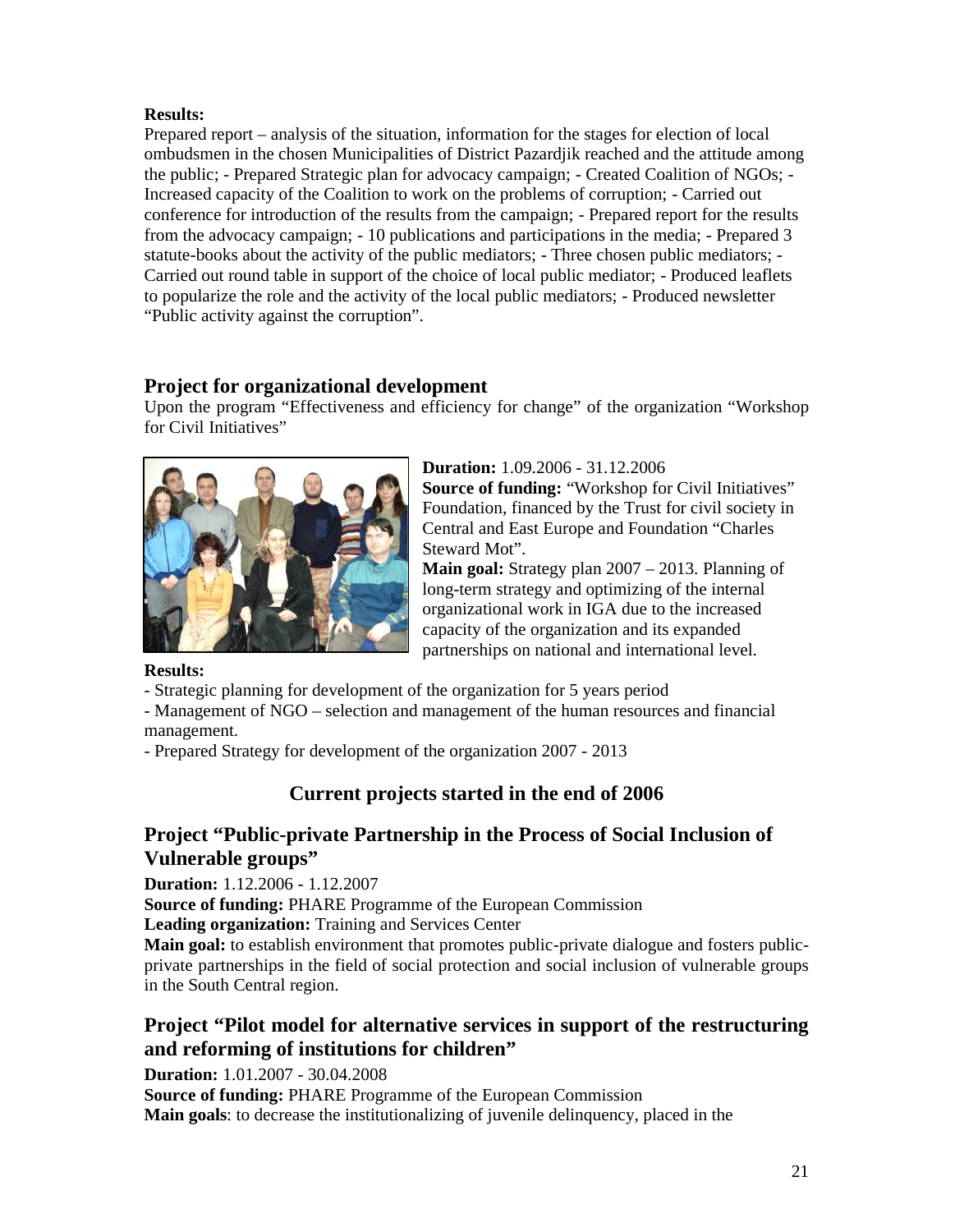specialized children institutions – CBS and SPBS; Elaboration and practical implementation of the pilot project, supporting the processes of reforming and restructuring of institutions for juvenile delinquency.

#### **Project "Partnership Network for crime prevention"**

**Duration:** 1.12.2006 - 31.04.2007

**Source of funding:** PHARE Programme of the European Commission – Civil Society Development 2004

**Main goal:** to raise the role and participation of civil society in Bulgaria in the process of forming national and European policies in regard to crime prevention, reintegration of offenders and reduction of social exclusion.



**Предоставя следните услуги:**

с употребата на наркотични вещества;<br>Селото и наркотични вещества;<br>Селото и наркотични вещества;

## **Center for social services**

The Center for social services is a psycho-social office that provides specialized services and care aimed at prevention of problem behavior and offences committed by juveniles, minors and adults; rehabilitation and integration of marginalized groups with active mediation between clients and different social systems; handling life crises and psychological problems and reaching

22

 $\blacksquare$ 

satisfaction in life for a wide range of people and families.

1.  $\blacksquare$ 

2. Социално консултиране и последнице при решаване и при решаване на при решаване на при решаване на при решав

 $3.$ 

## **Activities of the Center for social services**

свързани с личните документи, жилищни проблеми, проблеми, възникнали между клиента и дадена и дадена и дадена и дадена и дадена и дадена и доказация, проблеми, проблеми, проблеми, свърз<br>В проблеми проблеми, проблеми, проблеми, проблеми, проблеми, проблеми, проблеми, проблеми, проблеми, проблеми,

программи, Екипът на Центъра за социални услуги се състои от квалифицирани услуги се състои от квалифицирани<br>В социални услуги се състои от квалифицирание от квалифицирание от квалифицирание от квалифицирание от квалифи педагози, психолози и социални работници. Клиентите могат да получат и специализирани консултации на високо ниво от видни специалисти.

Принципите на работа в Центъра за социални услуги се основават на коректност,

емпатия, неутралност, безпристрастност и конфиденциалност.

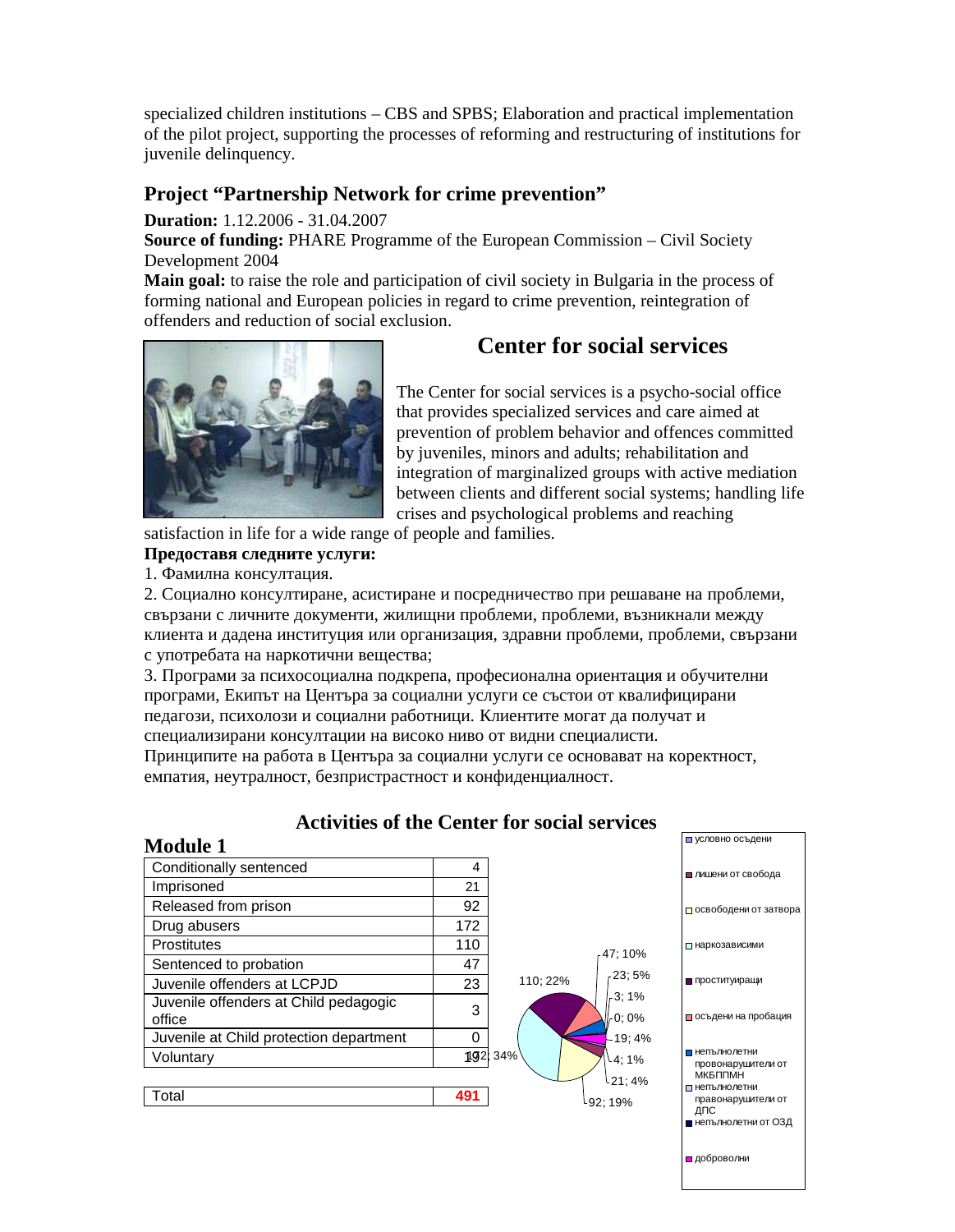



## **Module 3**

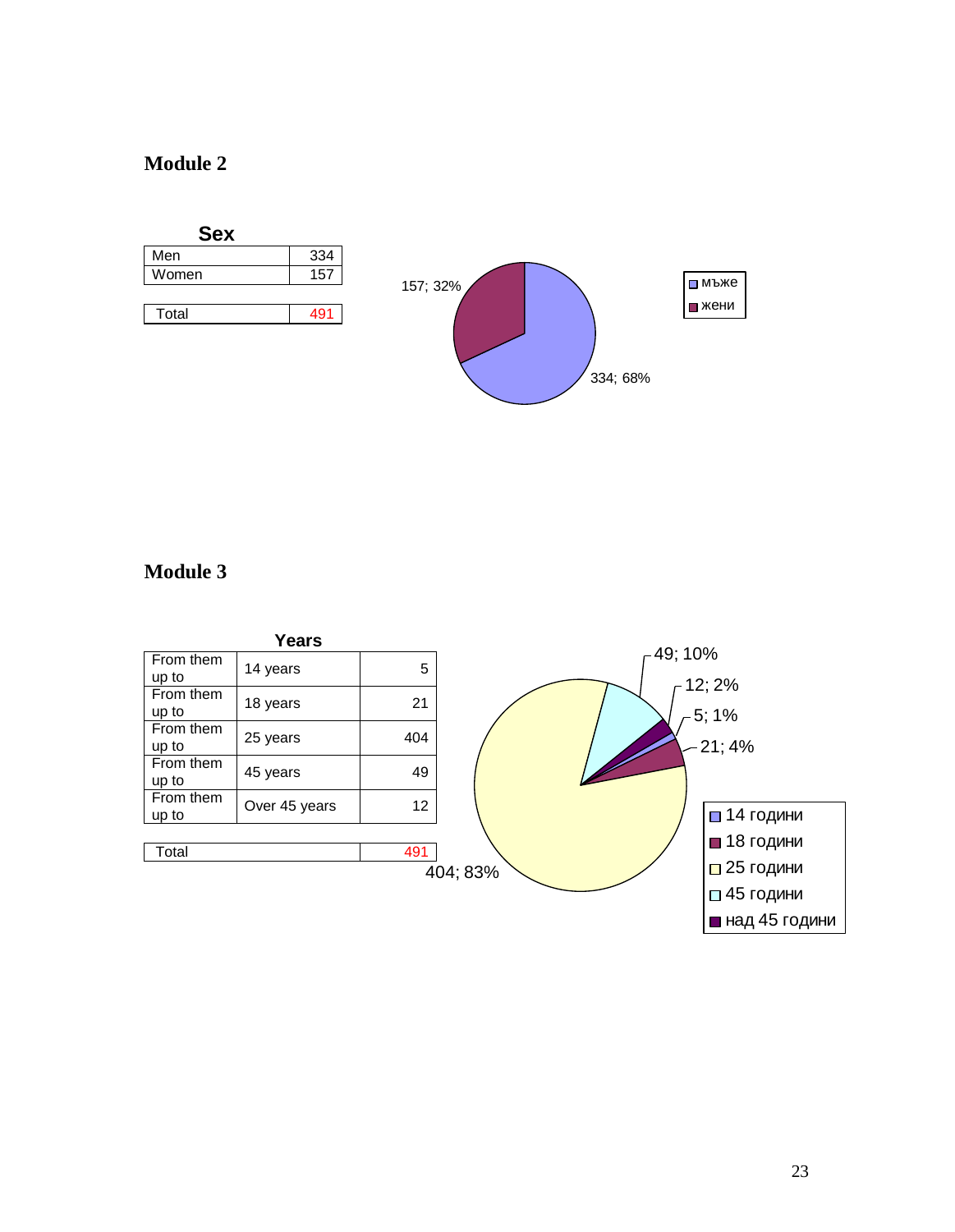#### **Information about the clients regarding their occupation**



## **Module 5**

| Information about the clients<br>registered in Social Support<br><b>Directorate</b> |     |
|-------------------------------------------------------------------------------------|-----|
| Receiving monthly social financial help                                             | 48  |
| Once                                                                                | 3   |
| Energy                                                                              | 121 |

| Total<br>ື |  |
|------------|--|

Not receiving 319

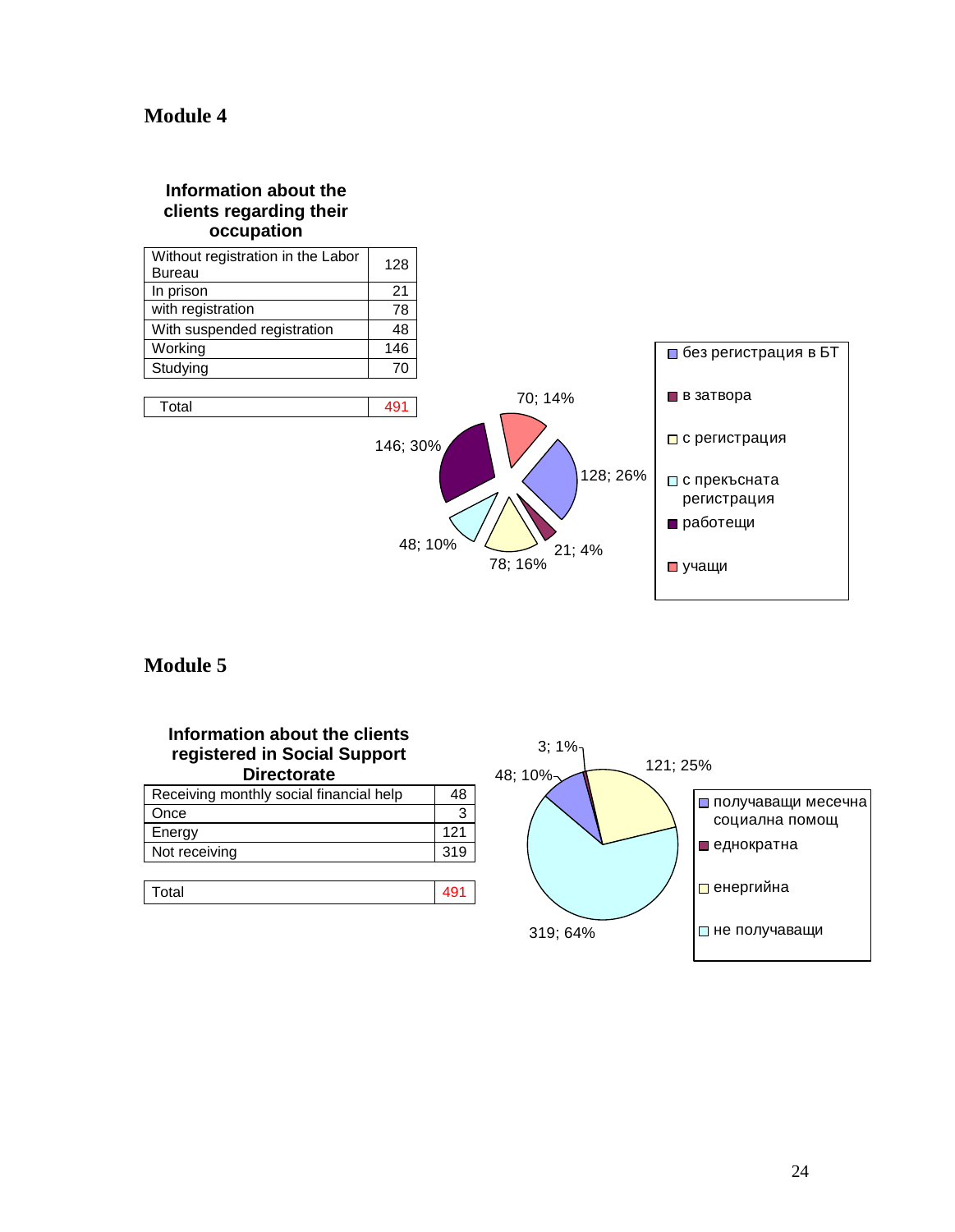



## **Module 7**

| <b>Education</b>         |     |
|--------------------------|-----|
| Illiterate               | 105 |
| Primary education        | 71  |
| Basic education          | 45  |
| Secondary education      | 201 |
| Post-secondary education | 49  |
| Higher education         | 20  |
|                          |     |



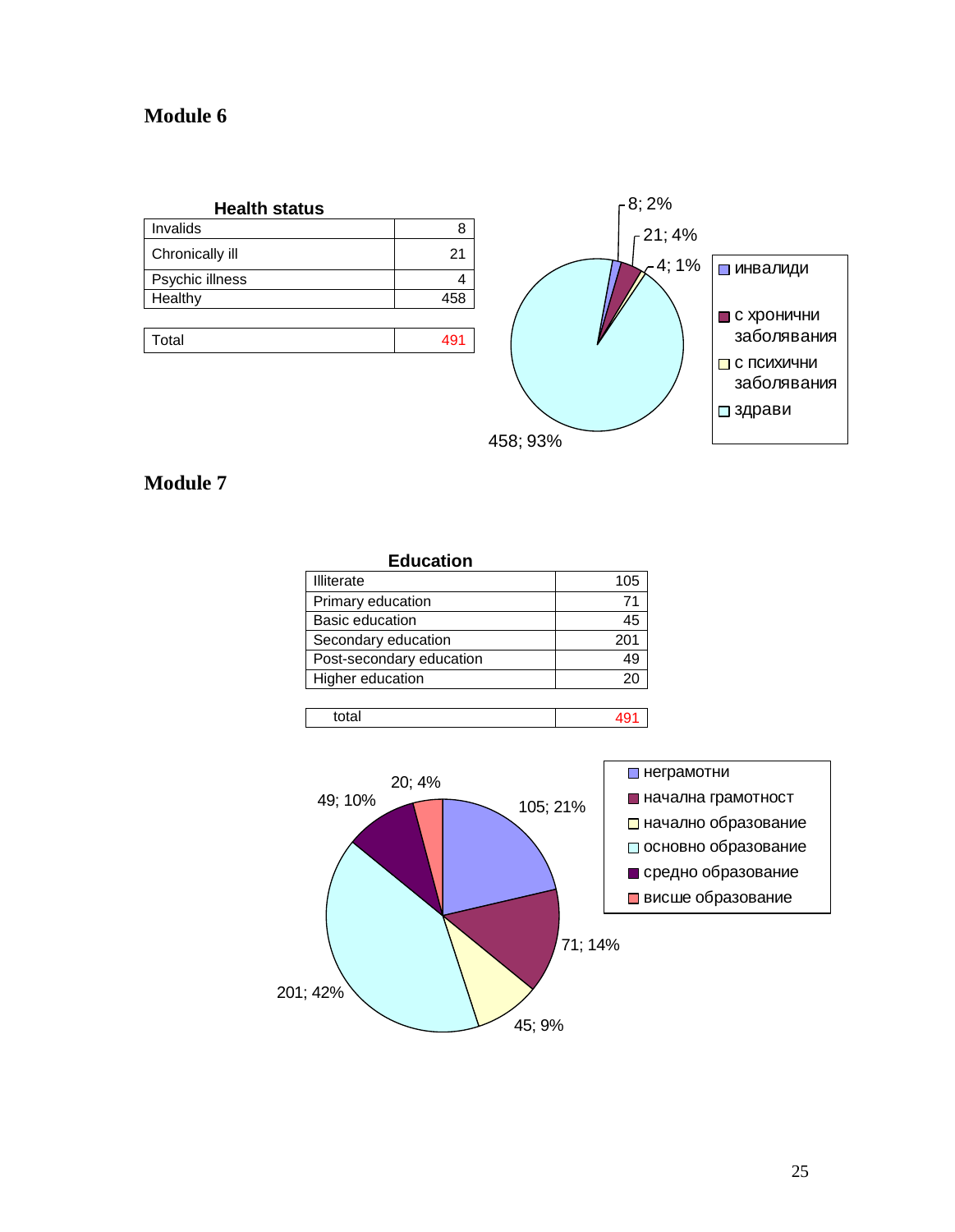#### **information on professional qualification**



## Not-having profession 184 Professionally skilled 182 Having profession / documented/ 125 total and the contract of the contract of the contract of the contract of the contract of the contract of the c

## **Module 9**



| " Know yourself "             | 56 |
|-------------------------------|----|
| " Professional orientation "  | 78 |
| " Sunday school for parents " | 30 |
| Family consultations          | 42 |
| I seek job                    | 47 |
| At work again                 | 36 |
| My new skills                 | 70 |
| Life skills                   | 60 |
| My family                     | 90 |
| Now where                     | 24 |



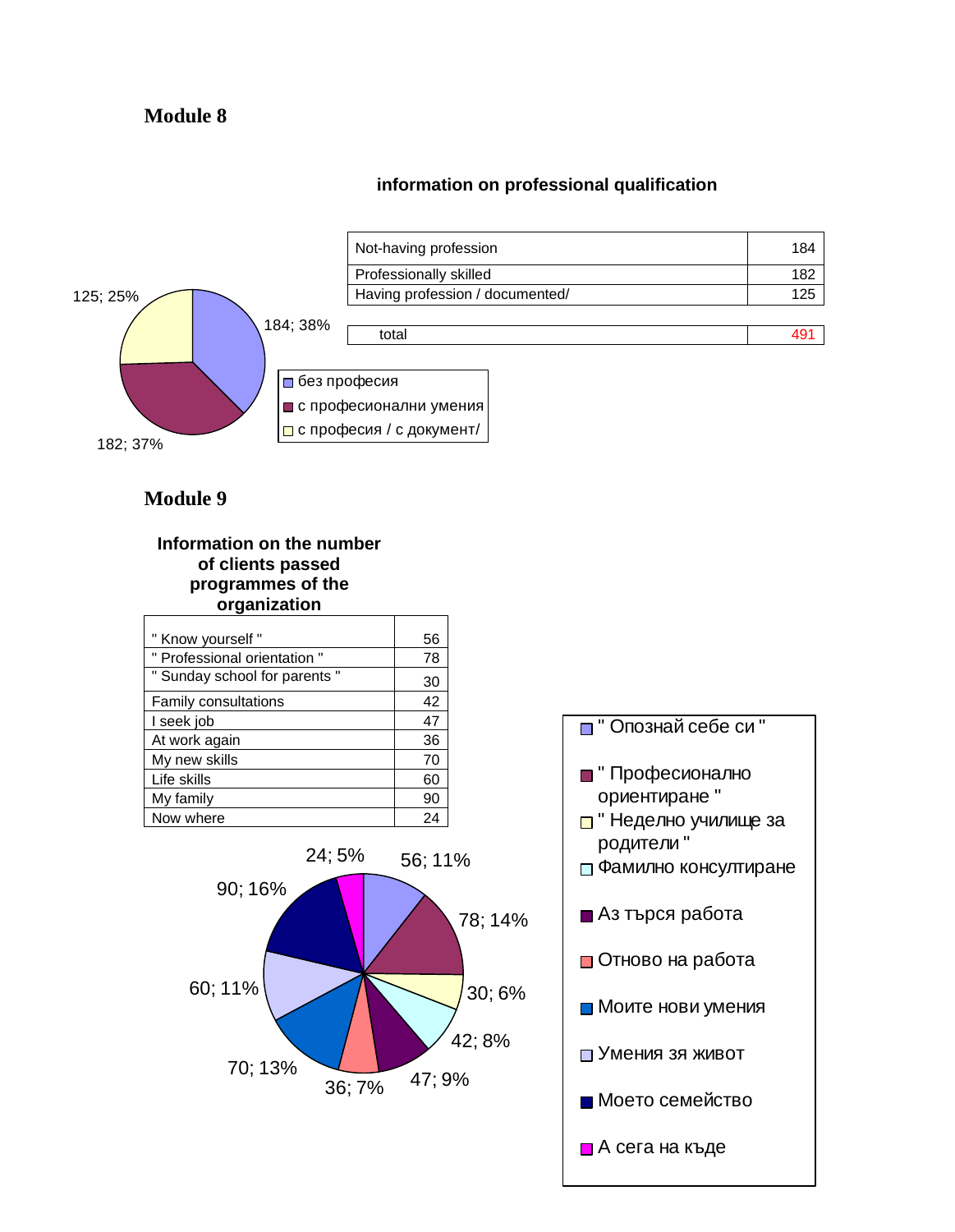#### **Received services from the organization**

| Housing                                          | 13  |
|--------------------------------------------------|-----|
| Health                                           | 259 |
| Psychological                                    | 52  |
| Educational                                      | 21  |
| Legal                                            | 48  |
| ID documents issuing                             | 21  |
| Change of address registration                   | 14  |
| Mediation in obtaining a document from an        |     |
| institution                                      | 19  |
| Labor Bureau registration                        | 66  |
| Labor mediation                                  | 549 |
| Securing essentials                              | 348 |
| Directing to other organizations or institutions | 51  |
| Customary                                        | 202 |

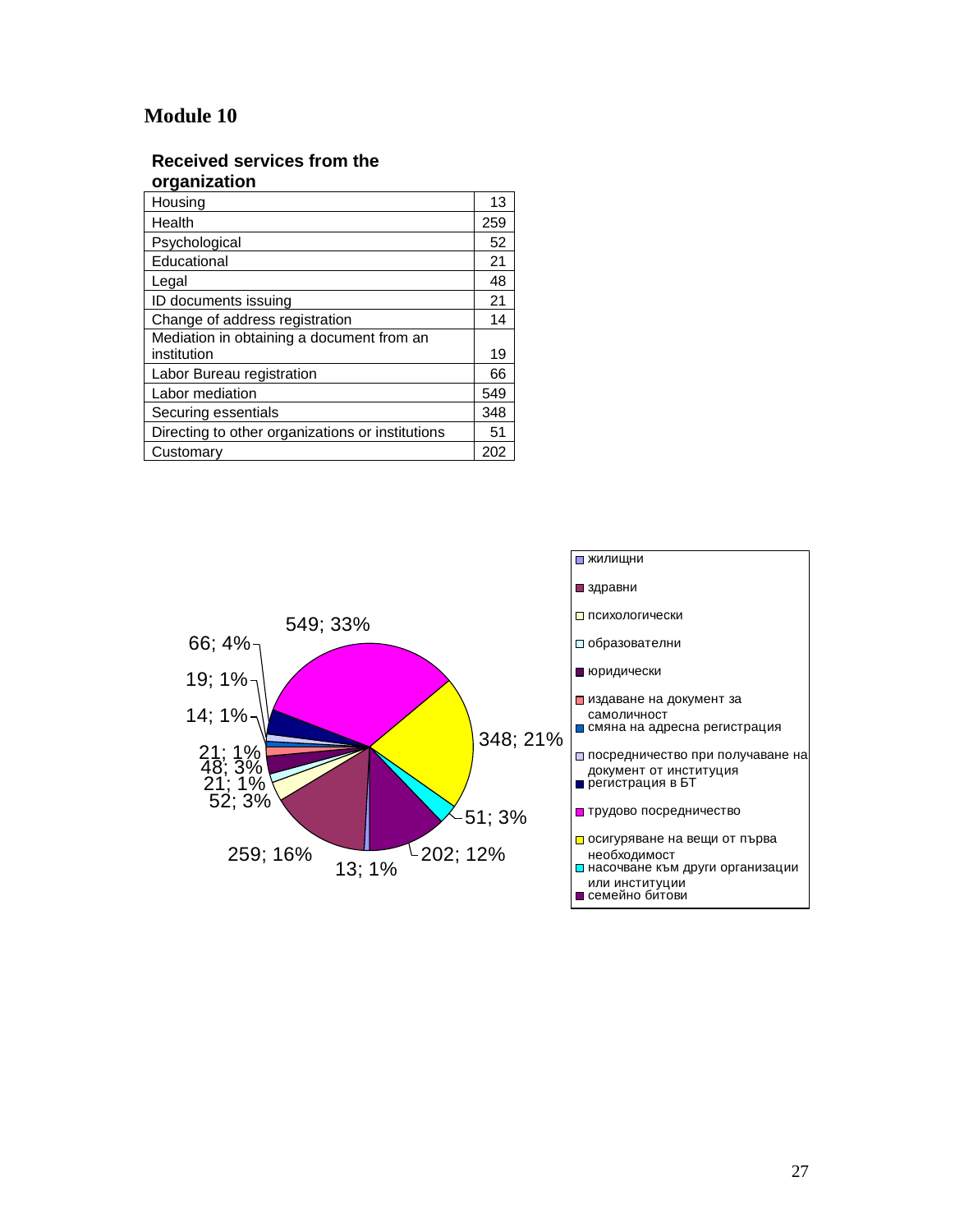## **Overall statistics**

*Notice: The activities of the Center for social services are not included here*

## *Events*

| <b>Events</b>                                      | <b>Number of</b><br>events | <b>Number of</b><br>participants -<br>Judges, prosecutors,<br>probation officers,<br>prison servants, police,<br>local authority and<br>ministries<br>representatives, NGO<br>representatives and<br>media |
|----------------------------------------------------|----------------------------|------------------------------------------------------------------------------------------------------------------------------------------------------------------------------------------------------------|
| Work meetings                                      | 65                         | 250                                                                                                                                                                                                        |
| <b>International conferences</b>                   | $\overline{2}$             | 90                                                                                                                                                                                                         |
| Courses (computer and for social workers)          | $\overline{8}$             | 73                                                                                                                                                                                                         |
| Information days                                   | 9<br>$\overline{4}$        | 245                                                                                                                                                                                                        |
| Open door days                                     |                            | 75                                                                                                                                                                                                         |
| Inquiries                                          | $7(2)$ in                  | 740 (190 in electronic                                                                                                                                                                                     |
|                                                    | electronic form)<br>10     | form)<br>117                                                                                                                                                                                               |
| Press conferences                                  |                            |                                                                                                                                                                                                            |
| Work groups created                                | 6 in total<br>3            | 63 in total<br>28                                                                                                                                                                                          |
| Regional<br>National                               | $\overline{2}$             |                                                                                                                                                                                                            |
| International                                      | $\mathbf{1}$               | 14                                                                                                                                                                                                         |
|                                                    | 11                         | 21                                                                                                                                                                                                         |
| Signed agreements, memorandums and<br>partnerships |                            |                                                                                                                                                                                                            |
| Prepared Regulations of the activities of local    | 2 Regulations              |                                                                                                                                                                                                            |
| public mediators and started selection             | 2 procedures               |                                                                                                                                                                                                            |
| procedures                                         | started                    |                                                                                                                                                                                                            |
| Participation of IGA team in trainings and         | 21                         |                                                                                                                                                                                                            |
| visits                                             | $\overline{2}$             |                                                                                                                                                                                                            |
| abroad                                             | 19                         |                                                                                                                                                                                                            |
| in Bulgaria                                        |                            |                                                                                                                                                                                                            |
| Trainings and seminars                             | 8                          | 346                                                                                                                                                                                                        |
| Round table                                        | 1                          | 24                                                                                                                                                                                                         |
| <b>TOTAL</b>                                       | 137                        | 1703                                                                                                                                                                                                       |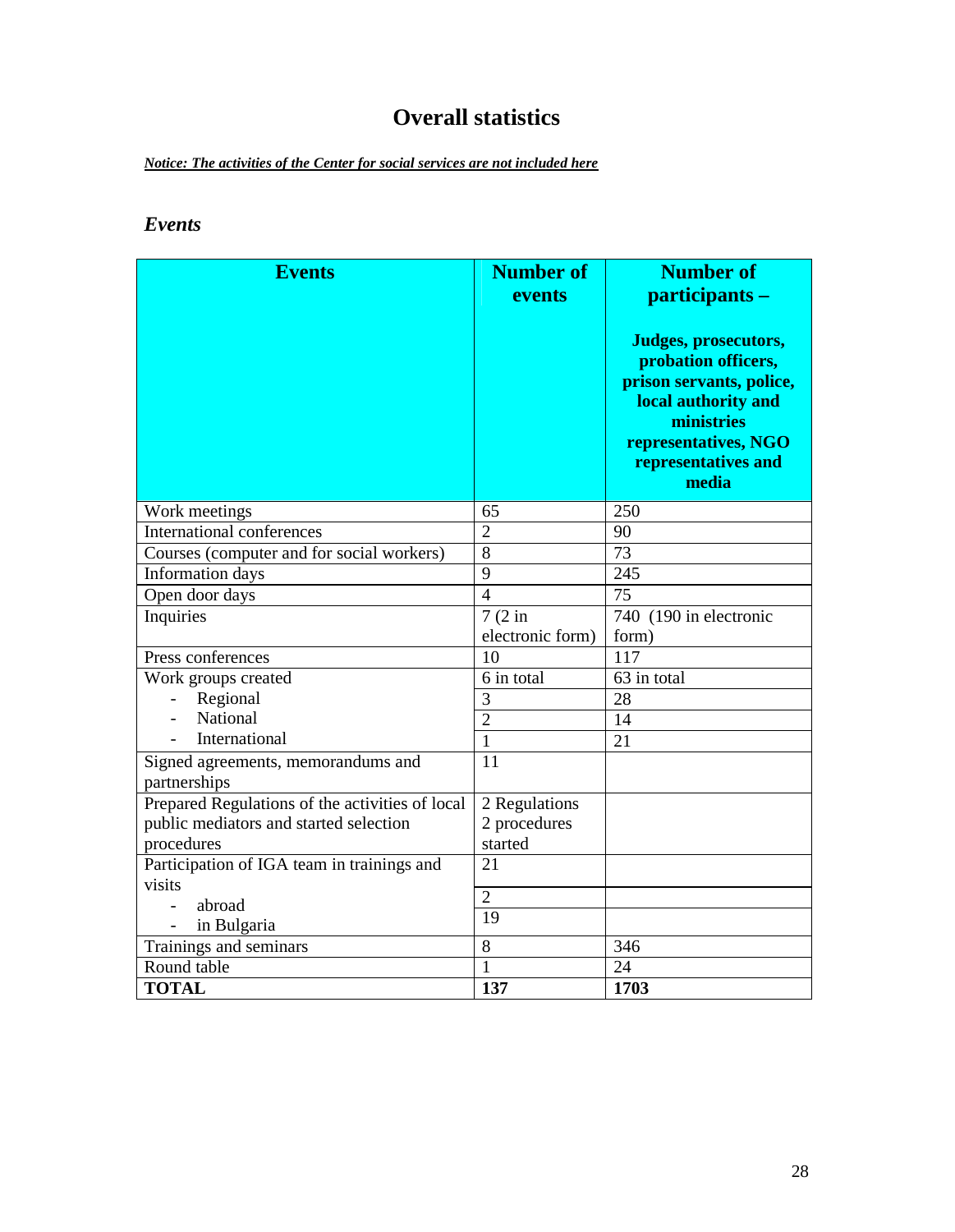## *Publications*

|                  | <b>Publication</b>                                         | <b>Total print</b> |                                 |
|------------------|------------------------------------------------------------|--------------------|---------------------------------|
| 1.               | "Advocacy campaign guidebook"                              |                    | 300                             |
| 2.               | "Citizen's guide to the judicial system"                   |                    | 500                             |
| $\overline{3}$ . | Collection of materials from the International conference  |                    | 500                             |
|                  | "Improving human rights in Bulgarian, Romanian and         |                    |                                 |
|                  | Turkish prisons through modern methods of treatment,       |                    |                                 |
|                  | improvement of living conditions and protection of         |                    |                                 |
|                  | minorities. Materials from the forum"                      |                    |                                 |
| 4.               | Civil Activity Against Corruption Bulletin                 | 3                  | 200                             |
| 5.               | Media strategy of the courts within Pazardjik region       |                    | 100                             |
| 6.               | <b>ENTER</b> bulletin                                      | 4                  | 100                             |
| 7.               | <b>Brochures</b>                                           | 8                  | 200<br>$\overline{\mathcal{A}}$ |
|                  |                                                            |                    | 500<br>4                        |
| 8.               | "8 years IGA" – electronic publication                     | 1                  |                                 |
| 9.               | Internet sites                                             | 4                  |                                 |
|                  | 1 functioning of IGA                                       |                    |                                 |
|                  | 3 newly created                                            | 251                | $135 - in$                      |
|                  |                                                            | publications       | Bulgarian;                      |
|                  |                                                            | in total           | $116 - in$                      |
|                  |                                                            |                    | English;                        |
| 10.              | Movie                                                      | 1                  | 20                              |
|                  |                                                            |                    | minutes                         |
| 11.              | Press media publications (Including Internet publications) | 105                |                                 |

## **Financial report 2006**

**Crime Prevention Fund – IGA Foundation, Pazardjik Report on revenue and expenditure by 31.12.2006 from non-profit activity**

| Revenue                                        |      | Amount in thousand BGN |  |
|------------------------------------------------|------|------------------------|--|
|                                                | 2006 | 2005                   |  |
| <b>Activity revenue</b>                        | 558  | 371                    |  |
| <b>Regulated activity revenue</b>              | 558  | 371                    |  |
| Donation revenue on terms                      | 526  | 358                    |  |
| Donation revenue without terms                 | 23   | 12                     |  |
| Other                                          | 9    |                        |  |
|                                                |      |                        |  |
| <b>Expenditure</b>                             |      |                        |  |
| <b>Total expenses</b>                          | 555  | 362                    |  |
| <b>Regulated activity expenses</b>             | 2    |                        |  |
| Donations                                      | 2    |                        |  |
| <b>Activity expenses</b>                       | 552  | 362                    |  |
| Administrative costs                           | 552  | 362                    |  |
| <b>Financial expenses</b>                      | 1    |                        |  |
| Negative Divergence from exchange rates change |      |                        |  |
| <b>Results from activities</b>                 | 3    | 9                      |  |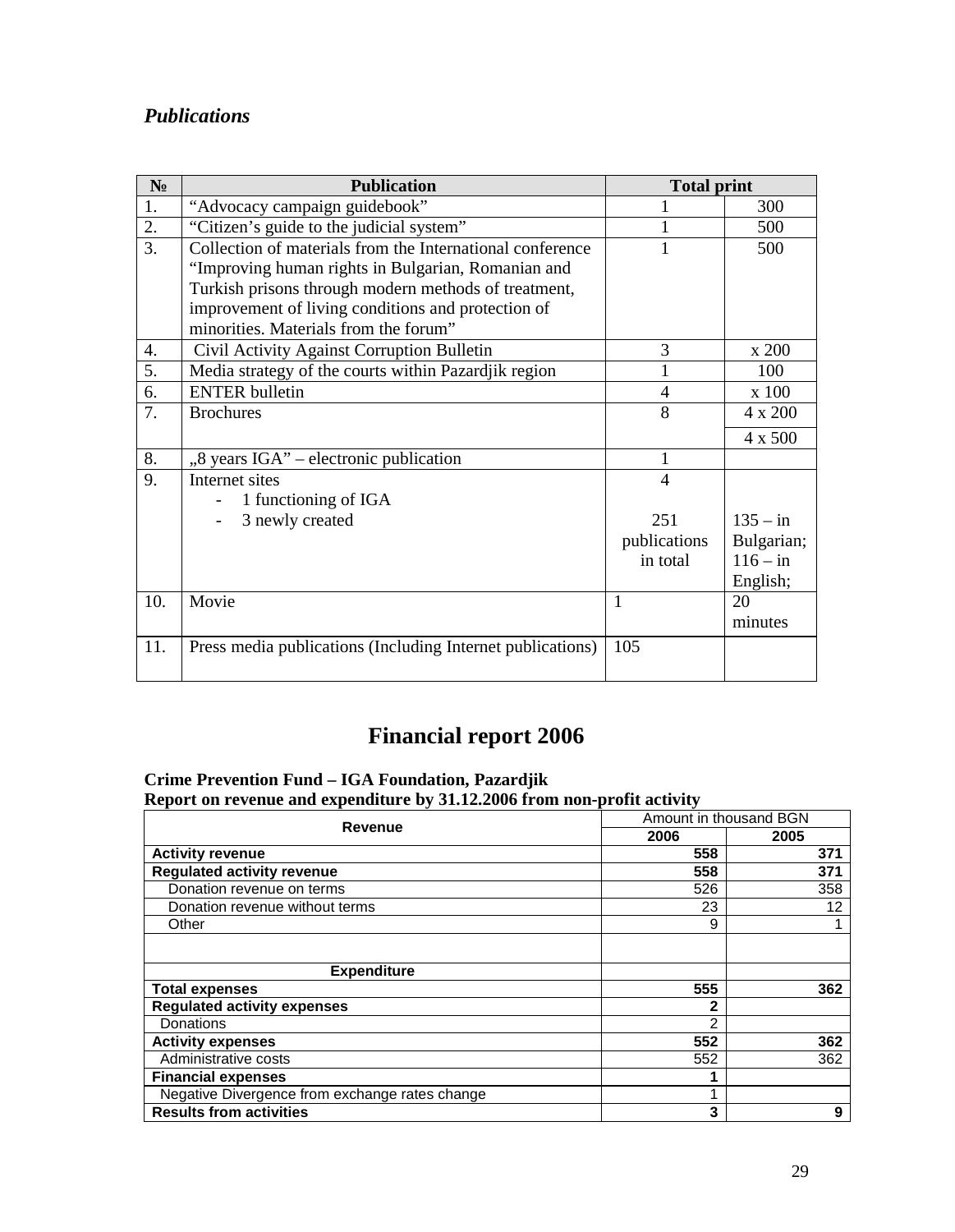#### **Crime Prevention Fund – IGA Foundation, Pazardjik Accounting balance by 31.12.2006**

| <b>ASSETS</b>                                       | Amount in thousand BGN |      |
|-----------------------------------------------------|------------------------|------|
|                                                     | 2006                   | 2005 |
| Long-lasting (long-term) assets                     | 12                     | 9    |
| Short-lasting (short-term) assets                   |                        |      |
| <b>Materials</b>                                    |                        |      |
| Short-term receipts                                 | 29                     | 3    |
| Short-term financial assets                         |                        |      |
| <b>Financial resources</b>                          | 136                    | 38   |
| Cash money                                          | 8                      | 11   |
| Including the equivalent in BGN of foreign currency |                        |      |
| Financial resources in deposits on demand           | 128                    | 27   |
| Including the equivalent in BGN of foreign currency | 114                    | 5    |
| <b>Asset total amount</b>                           | 177                    | 50   |
| <b>Conditional assets</b>                           | 94                     | 92   |
| <b>LIABILITIES</b>                                  |                        |      |
| <b>Reserves</b>                                     | 18                     | 15   |
| <b>Short-term liabilities</b>                       | 159                    | 35   |
| Liabilities to suppliers and clients                |                        |      |
| Liabilities to staff                                |                        | 1    |
| Liabilities to security institutions                | $\overline{2}$         | 6    |
| Other                                               | 12                     |      |
| Revenue for future periods and funds                | 145                    | 28   |
| <b>Liability total amount</b>                       | 177                    | 50   |
| <b>Conditional liabilities</b>                      | 94                     | 92   |

--------------------------------------------------------- -------------------------------

Chairperson of the Board of Managers – Marina Manolcheva Done by Nikolay Valkov

#### **Information on the amount of gratuitously received property and the resources spent on activities/project in 2006**

| Financing organization -<br>Donor/Donator                                                                                                                               | Project/Objective/Activity, period of<br>implementation                                                                                                                                                                                                                                                                                                             | <b>Resources</b><br>spent in 2006<br>(BGN) | <b>Resources</b><br>received in<br>2006 (BGN) |
|-------------------------------------------------------------------------------------------------------------------------------------------------------------------------|---------------------------------------------------------------------------------------------------------------------------------------------------------------------------------------------------------------------------------------------------------------------------------------------------------------------------------------------------------------------|--------------------------------------------|-----------------------------------------------|
| Human Resources<br>Development Center (HRDC),<br>National Agency "Leonardo da<br>Vinci" - EU Action Programme<br>in the sphere of professional<br>education Procedure B | "Professional training programme -<br>Assessment and case management" -<br>research, analysis, development, testing<br>and dissemination of a specialized multi-<br>module training programme (Assessment<br>and Case Management Programme)<br>ACMP for social workers, TREATY No<br>2006-BG/06/B/F/PP-166031, period of<br>implementation 01.10.2006 to 30.09.2008 | 3,015.89                                   | 162,770.39                                    |
|                                                                                                                                                                         | Implementation of activities by the French<br>partner                                                                                                                                                                                                                                                                                                               | 31,588.49                                  |                                               |
|                                                                                                                                                                         | Implementation of activities by the Dutch<br>partner                                                                                                                                                                                                                                                                                                                | 32,584.91                                  |                                               |
|                                                                                                                                                                         | Implementation of activities by the<br>Swedish partner                                                                                                                                                                                                                                                                                                              | 36,804.03                                  |                                               |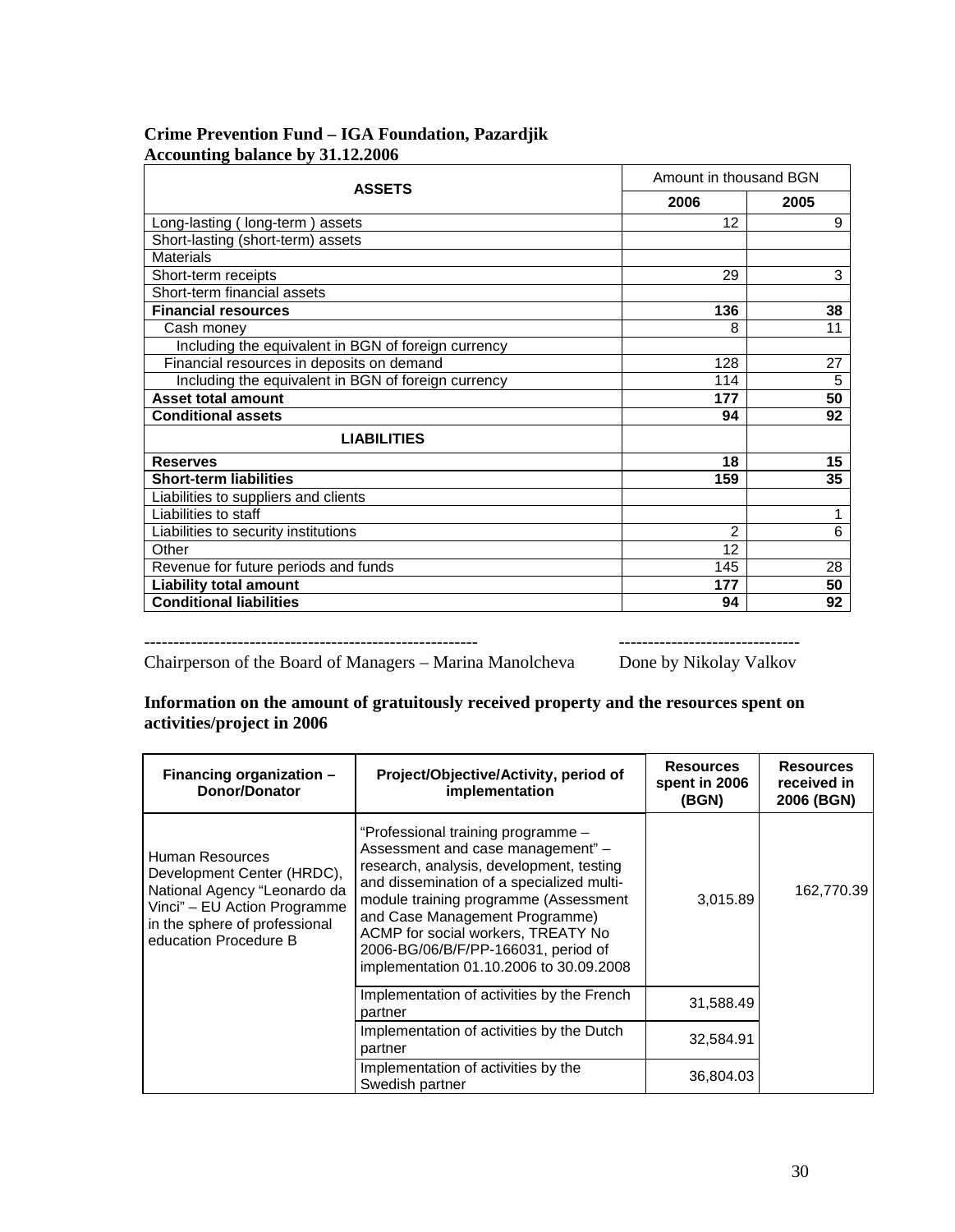|                                                                                                                                                                          | Implementation of activities by the<br>Lithuanian partner                                                                                                                                                                                                                               | 15,566.84 |           |
|--------------------------------------------------------------------------------------------------------------------------------------------------------------------------|-----------------------------------------------------------------------------------------------------------------------------------------------------------------------------------------------------------------------------------------------------------------------------------------|-----------|-----------|
| "Cooperating Dutch<br>Foundations for East Europe",<br><b>Tulip Foundation</b>                                                                                           | "Daily center for social services" -<br>provision of specialized social services to<br>offenders in society, Ref.<br>85728/TZ<br>4870 from 01.11.2004, period of<br>implementation 22.11.2004 to 31.07.2006                                                                             | 16,489.53 | 8,550.00  |
| Open Society Institute                                                                                                                                                   | Monitoring on disposals made by<br>municipal councils Treaty from 20.07.2005,<br>period of implementation 20.07.2005 to<br>01.04.2006                                                                                                                                                   | 1,603.65  | 1,639.20  |
| Open Society Institute                                                                                                                                                   | "Local public mediator in District Pazardjik<br>- guarantee for anti-corruption policy on<br>local level. Advocacy campaign for<br>influence on the practice of their<br>institutionalizing" - period of<br>implementation 20.03.2006 to 20.09.2006<br>Treaty 13 from 21.03.2006        | 6,839.54  | 6,839.54  |
| Open Society Institute - East-<br>East Programme                                                                                                                         | "Improving equal treatment and human<br>dignity of members of vulnerable groups<br>sentenced for a penal offence" - period of<br>implementation 21.06.2006 to 5.10.2006,<br>Treaty 88 from 21.06.2006                                                                                   | 28,588.36 | 28,588.36 |
| United States Agency for<br>International Development -<br>Strengthening the Judicial<br>System Initiative                                                               | "Open court"<br>229-05-204-2003-20-<br>period of implementation 09.11.2005 -<br>09.08.2006                                                                                                                                                                                              | 27,406.69 | 14,758.20 |
| United States Agency for<br>International Development -<br>Strengthening the Judicial<br>System Initiative                                                               | "Juveniles and justice"<br>229-06-204-<br>2003-20 - period of implementation<br>01.08.2006 - 01.05.2007                                                                                                                                                                                 | 5,097.37  | 25,086.49 |
| European Commission -<br><b>Brussels, PHARE Networking</b><br>Programme through Penal<br>Reform International - London<br>- leading partner                              | "Improving equal treatment and human<br>dignity of members of vulnerable groups<br>sentenced for a penal offence"<br>2005/107-930 from 24.12.2005 - period of<br>implementation 25.12.2005 - 25.12.2007                                                                                 | 22,550.74 | 28,613.79 |
| European Commission -<br><b>Brussels, PHARE Small</b><br>Projects 2004 in Bulgaria,<br>Romania and Turkey -<br>European support/121409/ /G<br>Multi-practical directions | International conference "Improving human<br>rights in Bulgarian, Romanian and Turkish<br>prisons through modern methods of<br>treatment, improvement of living conditions<br>and protection of minorities" Project<br>2005/107-392/, period of implementation<br>09.12.2005-09.12.2006 | 79,094.86 | 62,167.23 |
| Democracy Commission at the<br>US Embassy in Bulgaria                                                                                                                    | Demonstrational model for community<br>S-BU800-06-GR-041, period of<br>service<br>implementation 10.05.2006 - 10.05.2007                                                                                                                                                                | 18,522.29 | 11,272.01 |
| PHARE Programme of the<br>European Union - Civil<br>Society Development 2002<br>through the Ministry of Finance<br><b>CFCU</b>                                           | "Anti-corruption network in Pazardjik<br>CSDP 2002 Lot 2-068, period of<br>region"<br>implementation 01.12.2004 - 31.05.2006                                                                                                                                                            | 20,770.71 | 10,315.05 |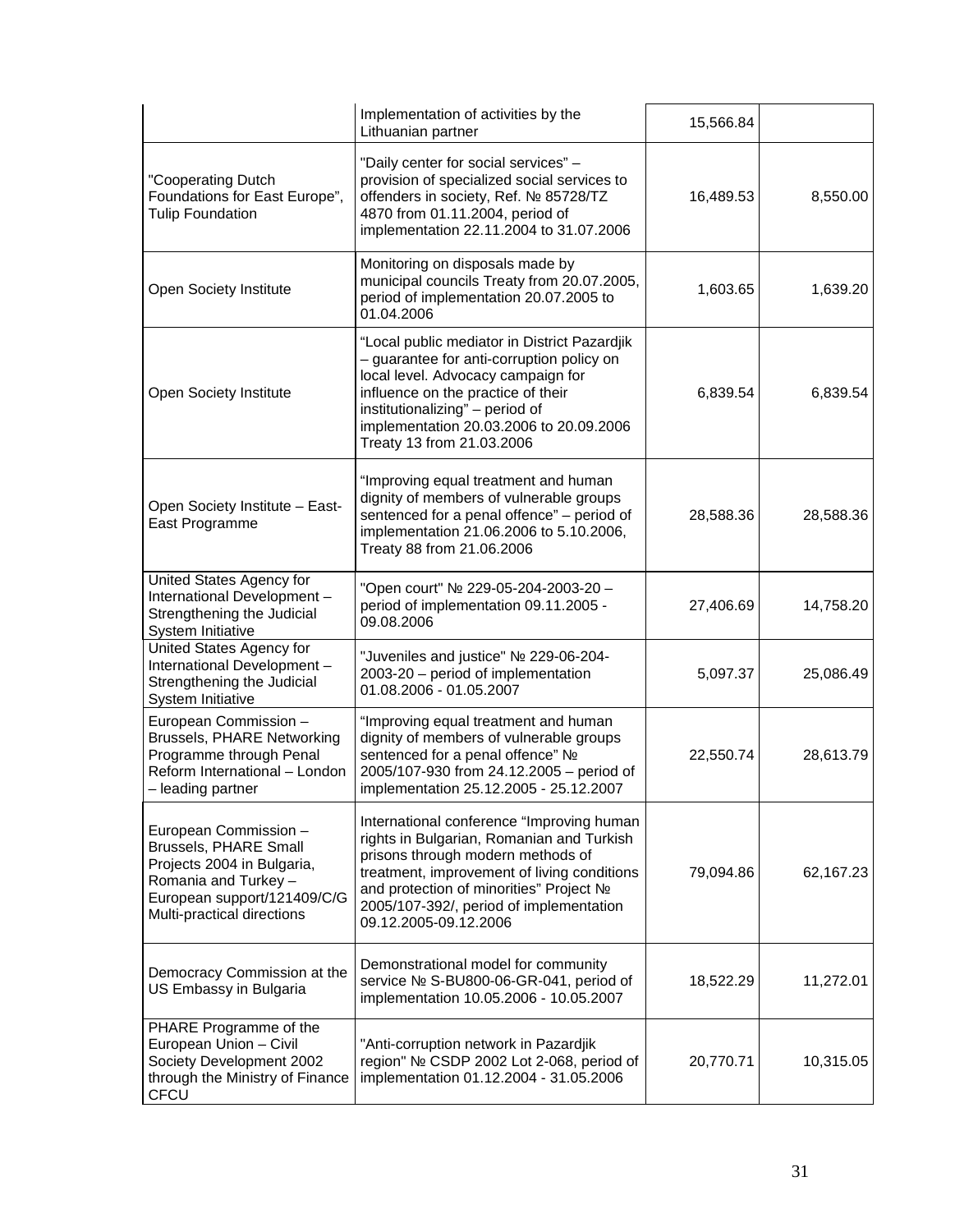|                                                                                                        | <b>TOTAL for Projects 2006</b>                                                                                                                                                                                                                                                                 | 548,736.48 | 633,003.15 |
|--------------------------------------------------------------------------------------------------------|------------------------------------------------------------------------------------------------------------------------------------------------------------------------------------------------------------------------------------------------------------------------------------------------|------------|------------|
| <b>Workshop for Civil Initiatives</b><br>Foundation                                                    | Organizational Development - "Strategic<br>plan 2007 - 2013" # TRUST CB2-6, period<br>of implementation 01.09.2006 - 20.12.2006                                                                                                                                                                | 2,500.00   | 2,500.00   |
| Small Projects Programme of<br>the Embassy of the Kingdom<br>of Netherlands in Bulgaria                | Independent civil monitoring and report on<br>the legislative and institutional<br>implementation of probation in Bulgaria,<br>MATRA/KAP 2006/011, Ref.<br>Treaty<br>SOF/PA-151/06, period of implementation<br>15.06.2006 - 30.07.2007                                                        | 5,048.00   | 23,120.98  |
| MATRA Programme of the<br>Ministry of External Affairs of<br>the Kingdom of Netherlands<br>through PSW | ENTER, period of implementation<br>01.11.2005 - 30.04.2008                                                                                                                                                                                                                                     | 64,501.08  | 111,091.14 |
|                                                                                                        | "Risk Assessment of Youth Under<br>AP 2206, period of<br>Probation",<br>implementation 01.01.2007 - 31.03.2007                                                                                                                                                                                 |            | 11,610.00  |
| British Embassy in Bulgaria -<br><b>Global Opportunity Fund</b>                                        | "Improving inter-agency collaboration<br>between government institutions, local<br>government, judiciary system and civil<br>society for introducing European standards<br>for prevention of juvenile delinquency",<br>GOF PEU GRE 000169, period of<br>implementation 01.04.2005 - 31.03.2007 | 73,795.41  | 72,972.51  |
| Ministry of Labor and Social<br>Policy through "Every child"<br>Foundation                             | Agreement for a consortium at the<br>implementation of project - "Raising<br>children's welfare in Bulgaria", Plovdiv.<br>Partner according to Treaty BG-CWR-<br>SSP-P1-03, period of implementation<br>01.01.2006 - 31.05.2006                                                                | 654.40     | 654.40     |
| National Program "Prevention<br>and Control of HIV/AIDS                                                | Component 6 - "Prevention of HIV among<br>prostitutes", period of implementation<br>09.01.2006 - 31.12.2006                                                                                                                                                                                    | 25,873.78  | 23,432.66  |
| Global Fund for Prevention of<br>AIDS, tuberculosis and malaria<br>by the Ministry of Health -         | Component 4 - "Prevention of HIV among<br>intra-venal drug abusers", period of<br>implementation 09.01.2006 - 31.12.2006                                                                                                                                                                       | 29,839.91  | 27,021.19  |

#### **Information on other incomes from non-profit activity in 2006**

- 1. Additional payments for education materials 804 BGN
- 2. Reimbursement for lost airplane ticket sum 864.07 BGN
- 3. Additional invoicing of overheads 1118.06 BGN
- 4. Interests from bank accounts 395.38 BGN
- 5. Ministry of Health Programme "Prevention and control of HIV/AIDS" Component 2 "Gathering behavioral information from risk groups drug abusers and prostitutes" Treaty from 02.10.2006, period of implementation 02.10.2006 - 30.11.2006 – 1192,00 BGN
- 6. "SEPA INFOMA" LTD Research in the prison of Pazardjik on the psycho-active substances abuse – Treaty from 05.04.2006, period of implementation 05.04.2006 - 30.04.2006 – 240,00 BGN
- 7. Fees from participants in the International conference of the European and international group for research of crime, ethics and social philosophy" – ERCES – Second International conference, Bulgaria 03 – 06 May 2006 – 5622,00 BGN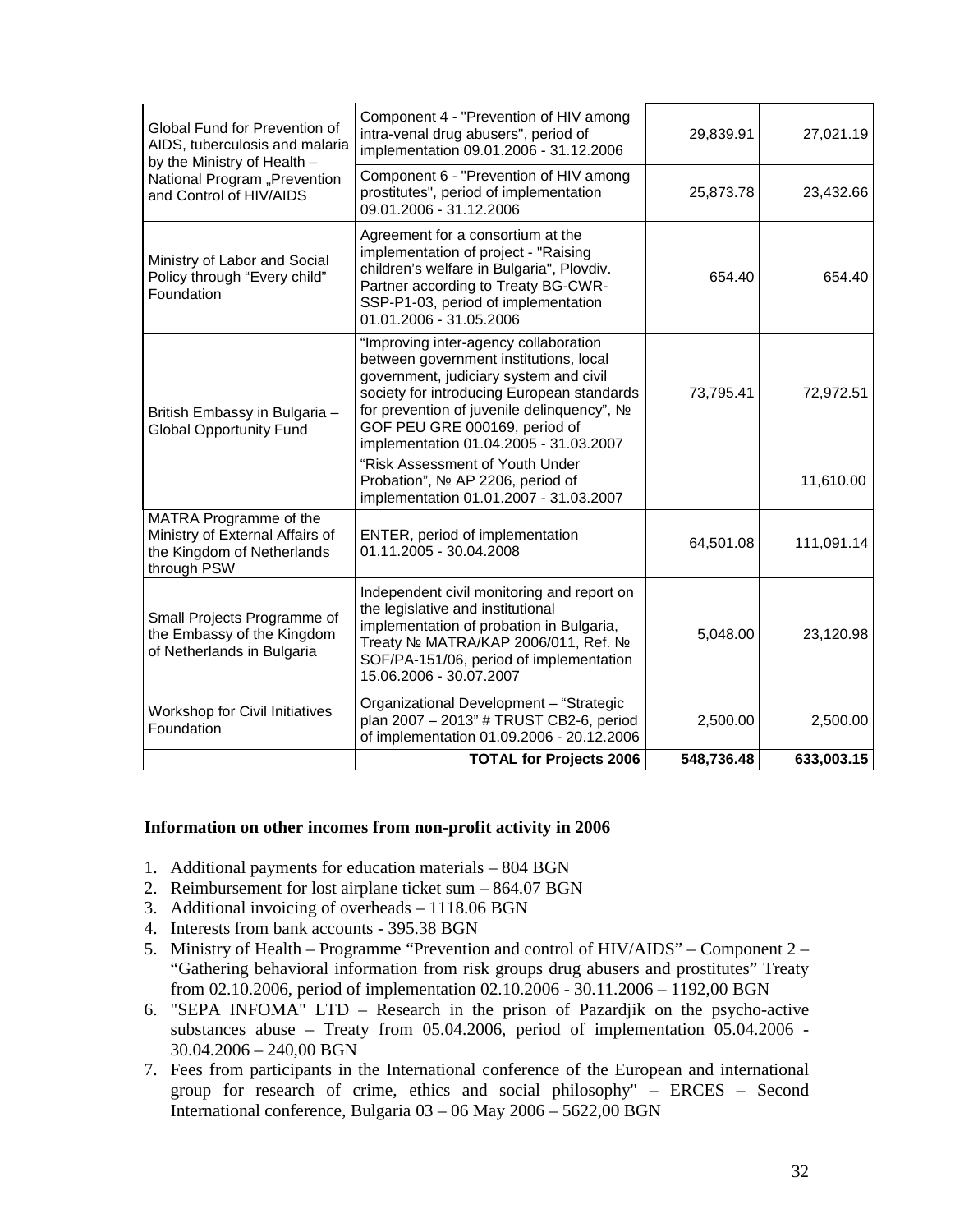#### **Information on donations in 2006**

In relation to the implementation of Project "Improving inter-agency collaboration between government institutions, local government, judiciary system and civil society for introducing European standards for prevention of juvenile delinquency", stage of implementation – "Demonstrational model inter-agency team for prevention of juvenile delinquency" – establishment of **"ASSET – Center"** at Department "Education, culture and social activities" in **Triaditsa Region, Sofia**, 54 Alabin str., Sofia municipality, IGA Fund donated office equipment /1 computer configuration with licensed software, 1 print machine, 2 tables, furniture, hanger – **2326 BGN in total /two thousand three hundred and twenty six / BGN.**

**Crime Prevention Fund – IGA Foundation has not implemented economic and profitoriented activities in 2006.**

## **Publications**

**"Guidebook on conducting advocacy campaign for establishment of District anticorruption network"**



This publication reveals the experience of IGA Fund for practical application of the model for carrying out advocacy campaign in the field of anti-corruption initiatives. The present campaign is being realized within the frameworks of the project "Anti-corruption network in Pazardjik district" implemented in partnership with the municipalities of Pazardjik, Lesichovo, Panagyurishte, Industrial Economic Association – Pazardjik and "Chovekoliubie" Association, Pazardjik in the period January 2005 – May 2006, by 13 in total non-governmental organizations united in coalition named "Civil Activity Against Corruption". The content of the publication is presented in several parts:

Description of the practical application of the basic elements of an advocacy campaign; Strategic planning; Coalition building; Media campaign; Dialogue with the local authority; Achieved results and Annexes of documents and materials prepared and used during the campaign.

#### **Citizen's guide to the court system**



The released edition is intended for citizens who are interested in receiving information about the court system on different matters. It can't replace the lawyer's help and eliminate the necessity of using skilled law information. The aim of the Guide is to make the court procedures more transparent and understandable for the citizens as well as sparing their unnecessary questions and worries. It gives the necessary information about the conditions for applying requests, for the shifting of the applied from you document in the court and also other useful information. It is introduced on common language and in the same time it saved the

inherent for the penal, for the civil process and the right of expression in general.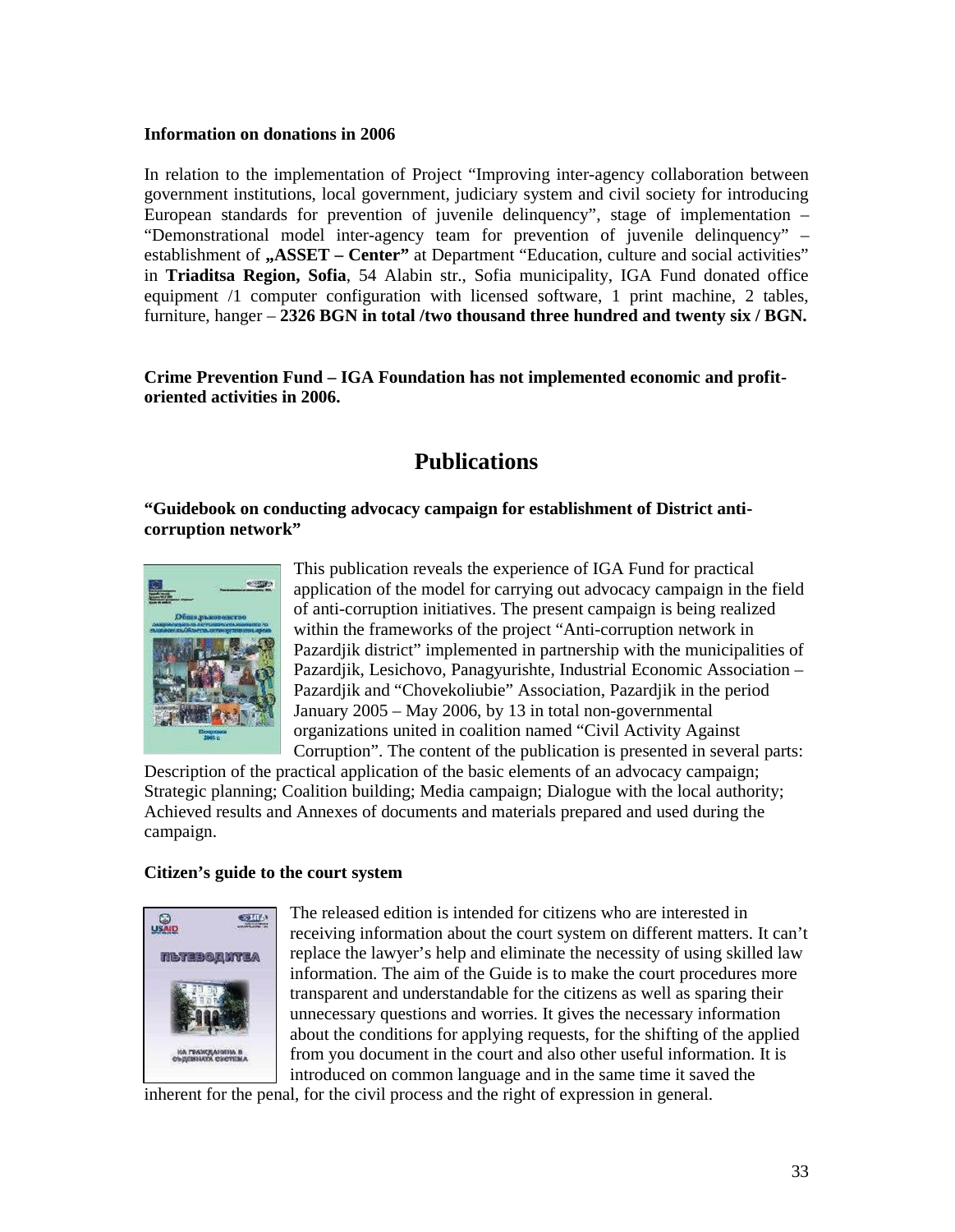**International conference "Improving human rights in Bulgarian, Romanian and Turkish prisons through modern methods of treatment, improvement of living conditions and protection of minorities. Materials from the forum 21st – 23rd of June 2006, Sofia**



In this edition are presented materials from the "International conference "Improving human rights in Bulgarian, Romanian and Turkish prisons through modern methods of treatment, improvement of living conditions and protection of minorities". The presentations of the lecturers are 20 and they are published in the language in which they were presented – Bulgarian, English, Turkish and Romanian. The reports that were on Bulgarian, Romanian and Turkish have been also translated and they have English version. The published materials were Declaration of them three countries – participants at the governments in their countries as well as the Recommendation Rec(2006)2 Committee of the ministers to member

states regarding the European prison rules.

#### **Bulletin "Civil Activity Against Corruption"**



Content of  $5<sup>th</sup>$  issue : Final stage in the implementation of the project "Anticorruption network in Pazardjik district"; Final conference. Content of  $6<sup>th</sup>$  issue: Implementation of project "Local public mediators in



Pazardjik district – guarantee for anti-corruption policy at local level. Advocacy campaign for influencing the practice of their institutionalization"

#### **Media strategy of the courts in the region of Pazardjik**



Published within the frameworks of "Open court" Project



**ENTER Bulletin** – Improving (ex) offenders situation on the labor market  $-4$  publications Within the frameworks of ENTER Project (paper and electronic publications)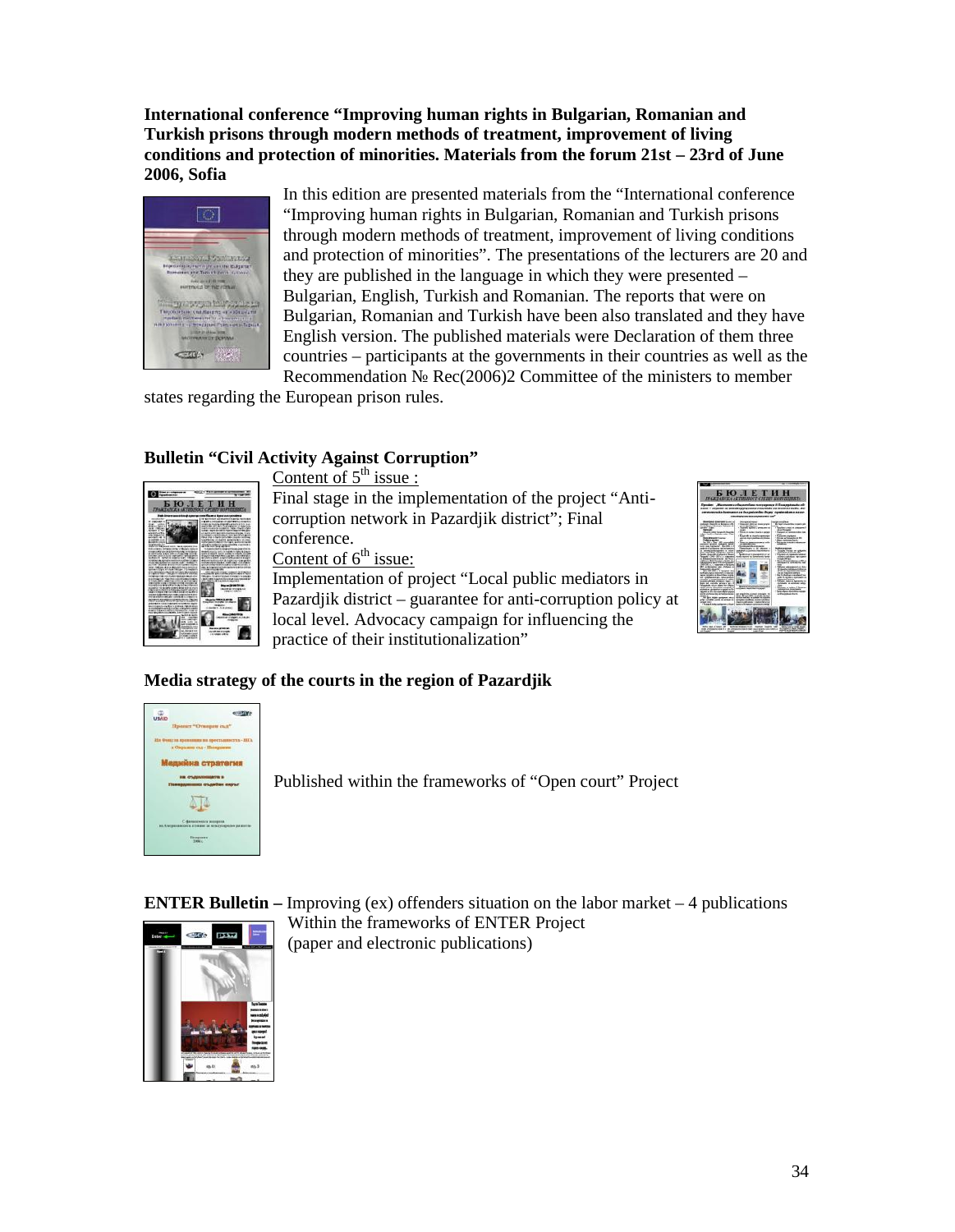#### **8 years IGA** *Electronic publication*

**CERA** 

- 1. Presentation of the organization
- 2. Implemented programmes and projects
- 3. Publications
- 4. Important results 1998 -2005
- 5. Social enterprise
- 6. Training and services center
- 7. Public participation and partnerships
- 8. Others about us
- 9. Donors



## **Public participation and partnerships**

#### **Crime Prevention Fund – IGA** is a member of:

- Conférence Permanente Européenne de la Probation;
- European Offender Employment Forum;
- ERCES European and International research group on crime, Social Philosophy and Ethics;
- $\rightarrow$  Youth forum Moldova;
- $\rightarrow$  APPA American Probation and Parole Association.

#### **Crime Prevention Fund – IGA** is:

- o A permanent partner in Bulgaria of Youth Justice Board and the National Probation Directorate of England and Wales;
- o A permanent partner in Bulgaria of Penal Reform International, London;
- o A permanent partner of PSW Labor market consultations, the Netherlands.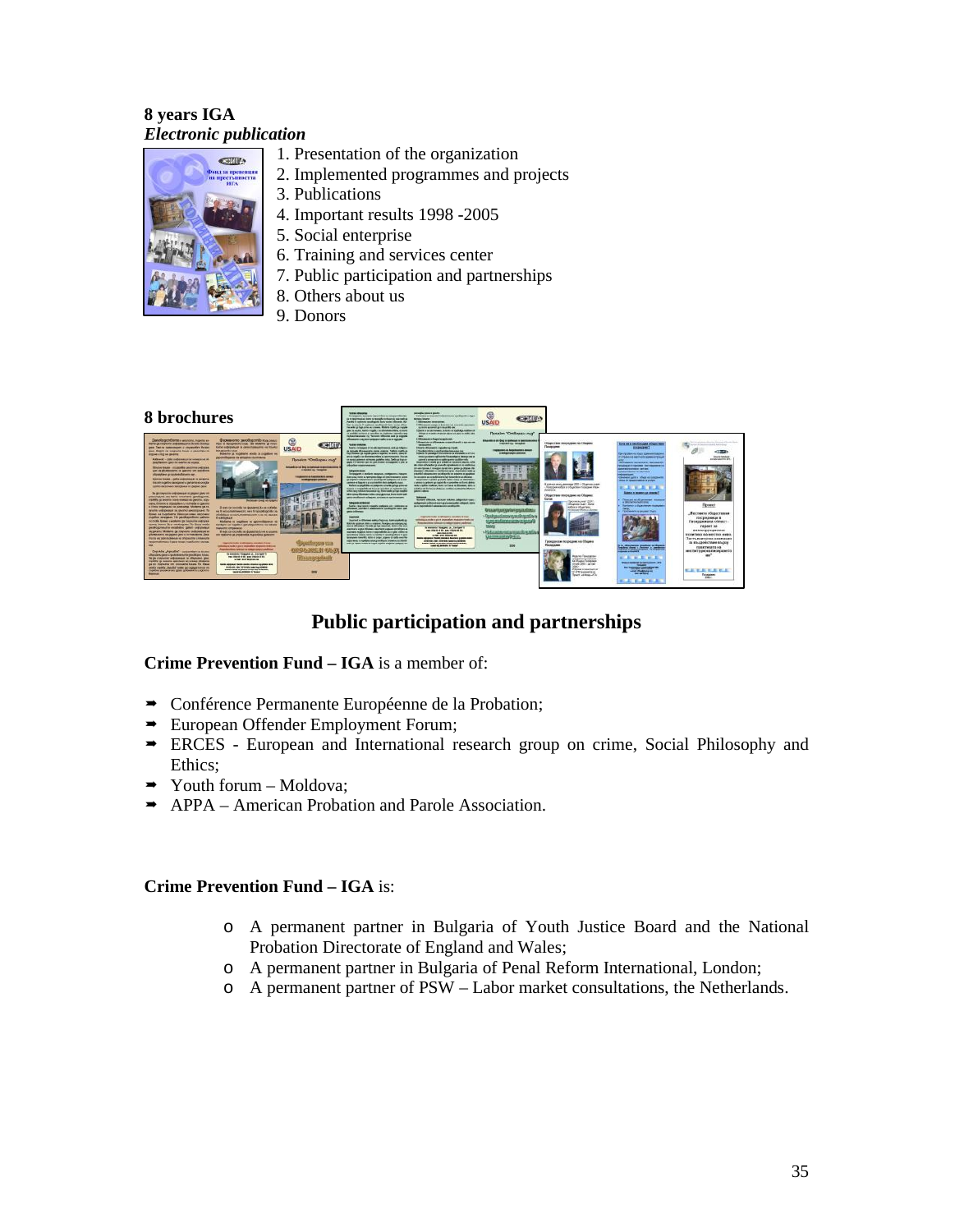#### **Participates in:**

- Inter-agency group for development of a structuring concept and organization of the probation system to the Ministry of Justice in the Republic of Bulgaria;
- Inter-agency work group for development of a strategy and programme for prevention and counteraction to anti-social behavior and juvenile delinquency at the Ministry of Justice;
- National network for social services at the Bulgarian Center for Non-profit Law;
- «Bulgarian Association for Social Engineering» BASE;
- National network "Alternatives of imprisonment";
- Coalition "Life without drugs";
- Coalition "Civil Activity Against Corruption";
- Municipal council on drug substances, Pazardjik;
- Local commission for prevention of juvenile delinquency;
- District public council against corruption;
- District council on employment, Pazardjik;
- District child protection council.

#### **International partners**

British Council National probation Directorate of England and Wales The Center for Crime and Justice Studies (ISTD), London International contacts Dutch Probation Service Netherlands Helsinki Committee Penal Reform International, Romania Division of Probation and Crime Prevention to the Ministry of Justice, Estonia Municipal Administration of West Bend, USA International Institute on Special Needs Offenders Elektrenai Centre of Vocational Training, Lithuania ALAJI-APRELOR, France Vocational Training Center, Greece;

#### **National Partners - State Institutions**

Ministry of Justice Ministry of Labor and Social Policy Employment Agency General Directorate "Execution of Sentences" Central Commission for Prevention of Juvenile Delinquency National Centre for Addictions National Council on Narcotics Bulgarian Helsinki Committee Sofia University "Kliment Ohridski" University of Plovdiv "Paisii Hilendarski" District Court, Plovdiv Prisons in Plovdiv, Pleven, Belene, Bobov Dol, Bourgas Clinic of Forensic Psychiatry and Forensic Psychology Preventive-informational Center on Narcotics Problems Protection of Children State Agency